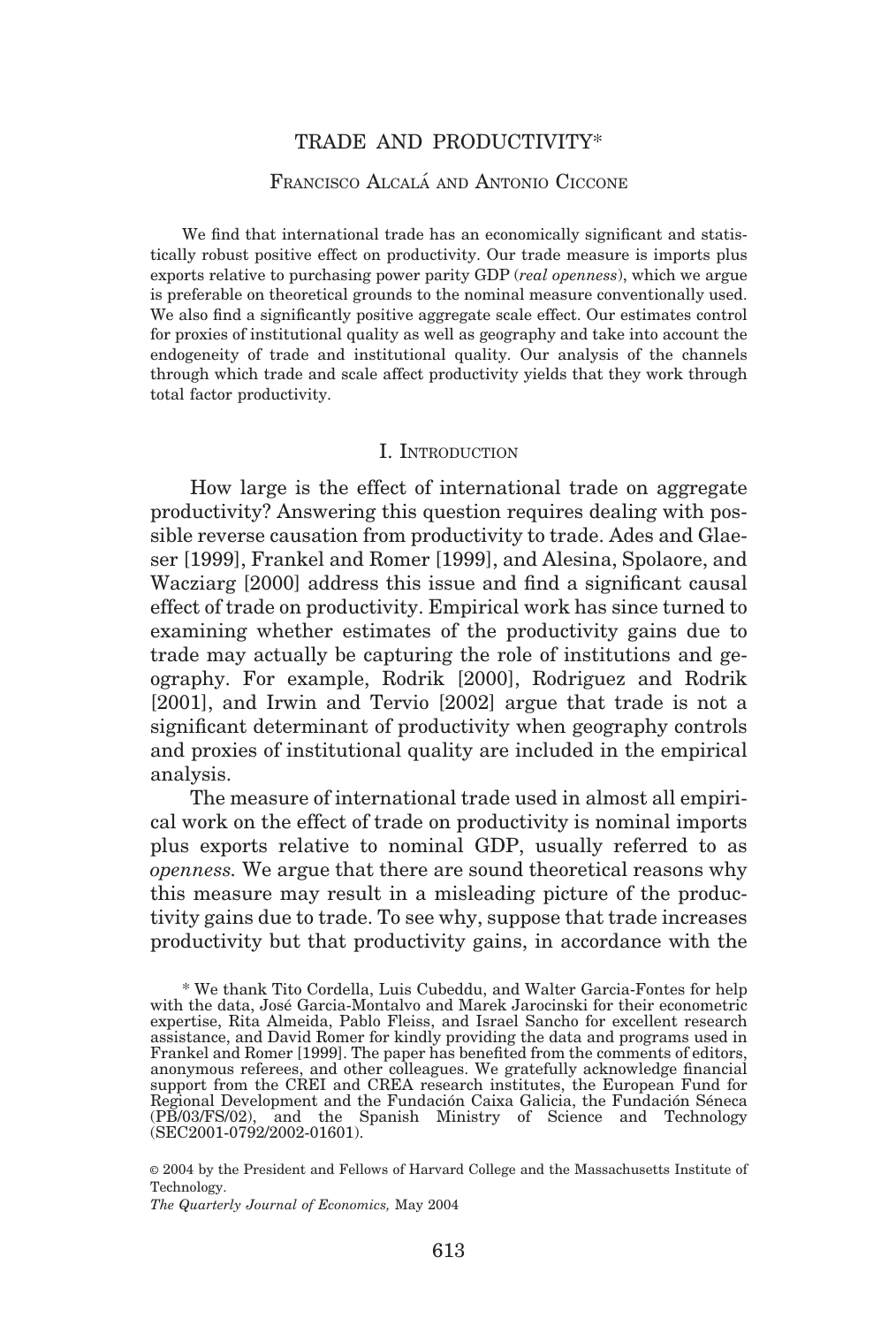Balassa-Samuelson hypothesis, are greater in manufacturing than in the nontradable services sector. Will countries that are more productive due to trade have higher openness? Not necessarily, because the relatively greater productivity gains in manufacturing lead to a rise in the relative price of services, which may result in a decrease in openness. We show this formally in a trade model with gains from specialization.

This theoretical drawback of the openness trade measure motivates our alternative, which we refer to as real openness. Real openness is defined as imports plus exports in exchange rate US\$ relative to GDP in purchasing power parity US\$. Using real openness instead of openness as a measure of trade eliminates distortions due to cross-country differences in the relative price of nontradable goods.

When measured using real openness, we find that trade is a significant and robust determinant of aggregate productivity. For example, the elasticity of productivity with respect to real openness is around 1.2 with a standard error around 0.35 when we control for country size, geography, and proxies of institutional quality. This estimate implies that an increase in real openness taking a country from the thirtieth percentile to the median value raises productivity by 80 percent, an increase from the twentieth percentile to the median value raises productivity by 160 percent. and an increase from the twentieth percentile to the eightieth percentile raises productivity by a factor of six. Moreover, we find significantly positive aggregate scale effects, confirming the results of Frankel and Romer [1999] and Alesina, Spolaore, and Wacziarg [2000]. The elasticity of productivity with respect to population size is around 0.25 with a standard error around 0.1 when real openness, geography, and institutional quality are controlled for.

We also examine the channels through which international trade, scale, and our proxies of institutional quality affect aggregate productivity. Our findings indicate that trade and population size are significant determinants of total factor productivity but not of the capital-output ratio or the average level of human capital. Institutional quality, on the other hand, is a significant determinant of the capital-output ratio and the average level of human capital but not of total factor productivity.

Our empirical approach accounts for the endogeneity of trade and institutional quality by using instruments. The instrument for trade is constructed following Frankel and Romer [1999] and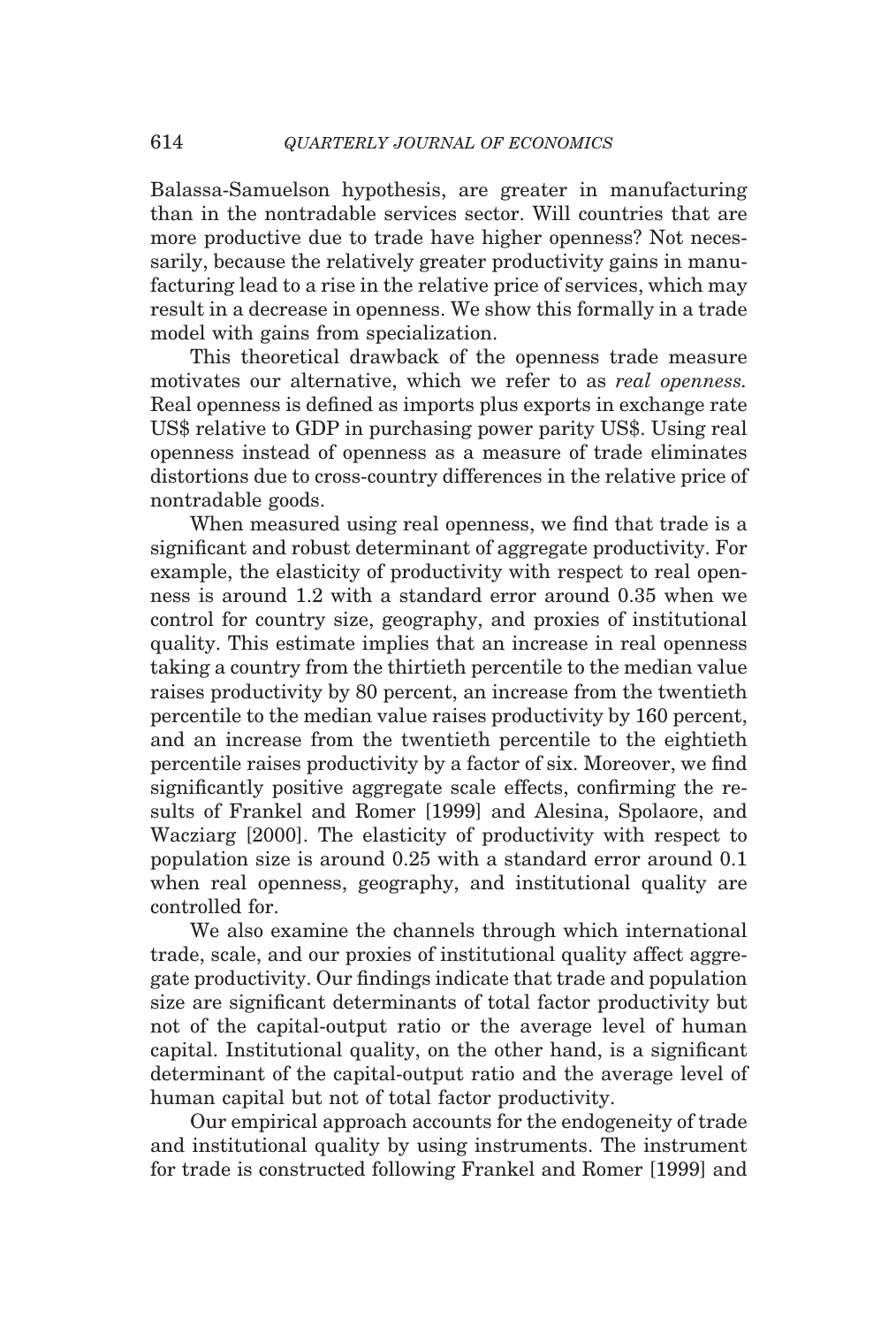relies on trade being partly determined by characteristics of countries that are unrelated to productivity. The instruments for institutional quality considered come from Hall and Jones [1999] as well as Acemoglu, Johnson, and Robinson [2001] and are based on the link between historical European influence and the transmission of the European institutional framework. Instrumentalvariables estimation of our productivity equation combining trade with institutional quality raises subtle issues regarding instrument weakness in models with multiple endogenous explanatory variables [Stock, Wright, and Yogo 2002]. We address these issues by using weak-instrument diagnostic tools, by implementing those instrumental-variables estimators that are most robust to instrument weakness, and by testing hypotheses using approaches that are valid asymptotically regardless of the weakness of instruments.

The remainder of this paper is structured in the following way. Section II explains the theoretical drawbacks of openness as a measure of trade. Section III contains the productivity equation that we estimate. Section IV discusses the data. Section V presents the results on the effect of international trade and scale on aggregate productivity. It also contains our findings on the effect of trade, scale, and institutional quality on the capital-output ratio, the average level of human capital, and total factor productivity. Section VI concludes.

# II. SPECIALIZATION, TRADE, AND PRODUCTIVITY

The drawbacks of openness as a measure of trade can be illustrated using a small open economies model with gains from specialization. The key of our argument is that specialization raises aggregate productivity but that productivity gains are greater in the tradable goods sector than in the nontradable goods sector. Specialization therefore results in an increase in the price of nontradable relative to tradable goods (the *trade-related* Balassa-Samuelson effect), which may result in a decrease in openness. Our model assumes that all productivity gains due to specialization occur in the tradable goods sector and that the demand for nontradable goods is completely price inelastic. We show later that these assumptions can be relaxed without affecting our main argument.

Suppose that the set of commodities each country can produce is given by the unit interval. Commodities indexed between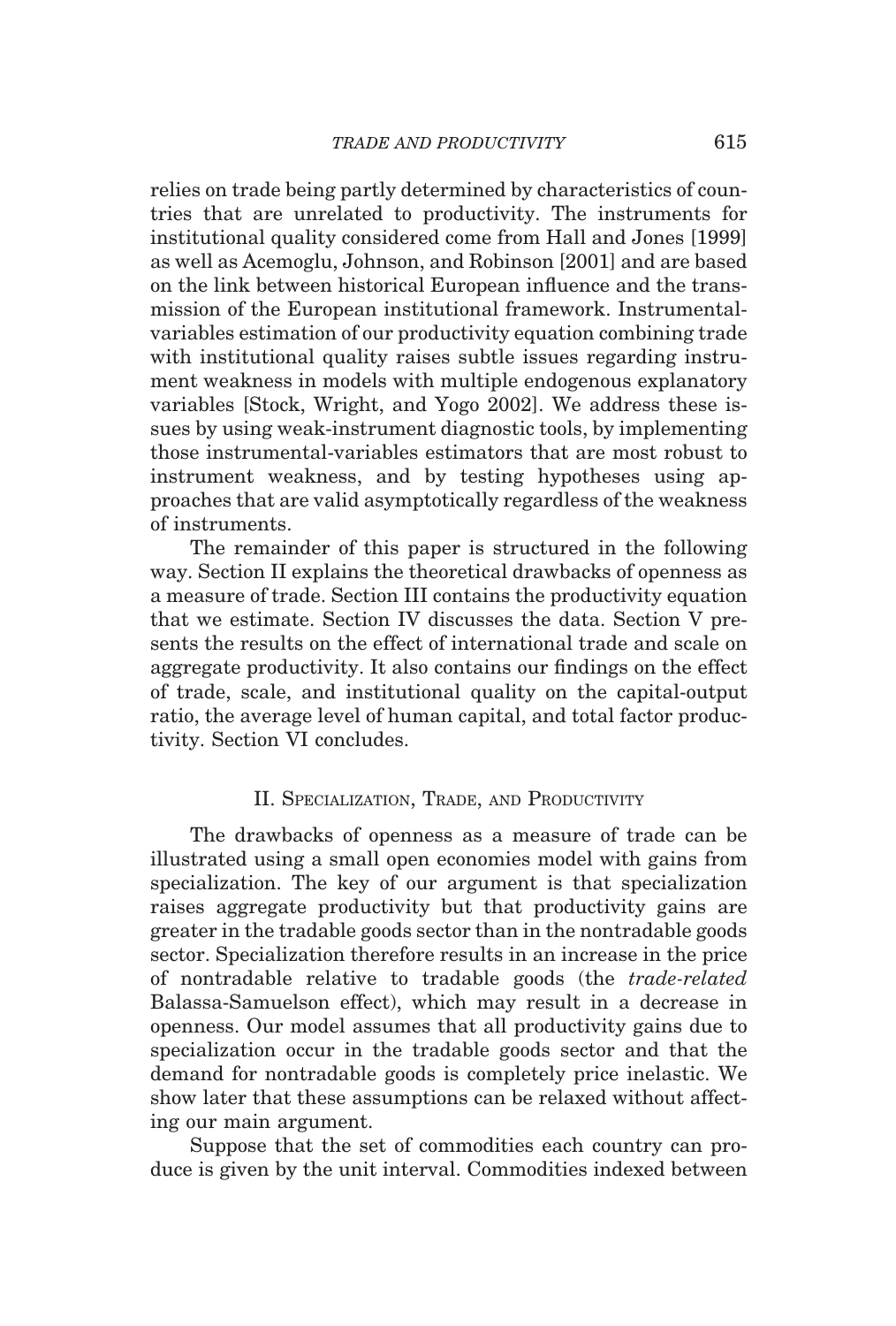0 and t,  $t < 1$  are tradable goods, while the remaining fraction  $1 - t$  of commodities are nontradable goods. The measure of tradable goods produced in country c is denoted by  $d_c$ . As the measure of tradable goods produced domestically decreases, the country becomes more specialized.

Firms in tradable goods sectors  $i \leq t$  are assumed to produce output  $\gamma$  using labor l according to the constant-returns-to-scale production function  $y = A_c l$ , with country-specific factor efficiency  $A_c$  taken as given by firms. We assume that factor efficiency in tradable goods production is given by

$$
(1) \t\t A_c \equiv B_c g(d_c, l_c),
$$

where  $B_c$  is an exogenous parameter,  $l_c$  is aggregate employment, and  $g(\cdot)$  allows us to capture gains from specialization assuming that  $\partial g / \partial d_c$  < 0 and increasing returns to aggregate employment assuming that  $\partial g / \partial l_c > 0$ .

We suppose that gains from specialization are limited to tradable goods and that there are no increasing returns to aggregate employment in the nontradable goods sector. Firms in nontradable goods sectors are assumed to produce output s according to the constant-returns-to-scale production function  $s = B<sub>a</sub>l$ .

Goods and labor markets are taken to be perfectly competitive. We also suppose that all tradable goods sell at the same price in international markets and take tradable goods as the numeraire. Symmetry in production implies that all nontradable goods produced in the same country sell at the same price in equilibrium. Nontradable goods prices vary endogenously across countries, however.

Households supply an aggregate amount of labor  $L_c$  inelastically. We assume that preferences are such that households want to consume the same quantity of each tradable and nontradable good irrespective of the price of nontradable goods.

Wages in tradable and nontradable goods sectors are equalized in labor market equilibrium. The equilibrium price of nontradable goods in country  $c$ ,  $\rho_c$ , therefore reflects factor efficiency in tradable goods sectors relative to nontradable goods sectors,

$$
\rho_c = g(d_c, L_c),
$$

where we use that aggregate employment is equal to aggregate labor supply in equilibrium. Nontradable goods are therefore more expensive in countries where the production of tradable goods is more efficient relative to the production of nontradable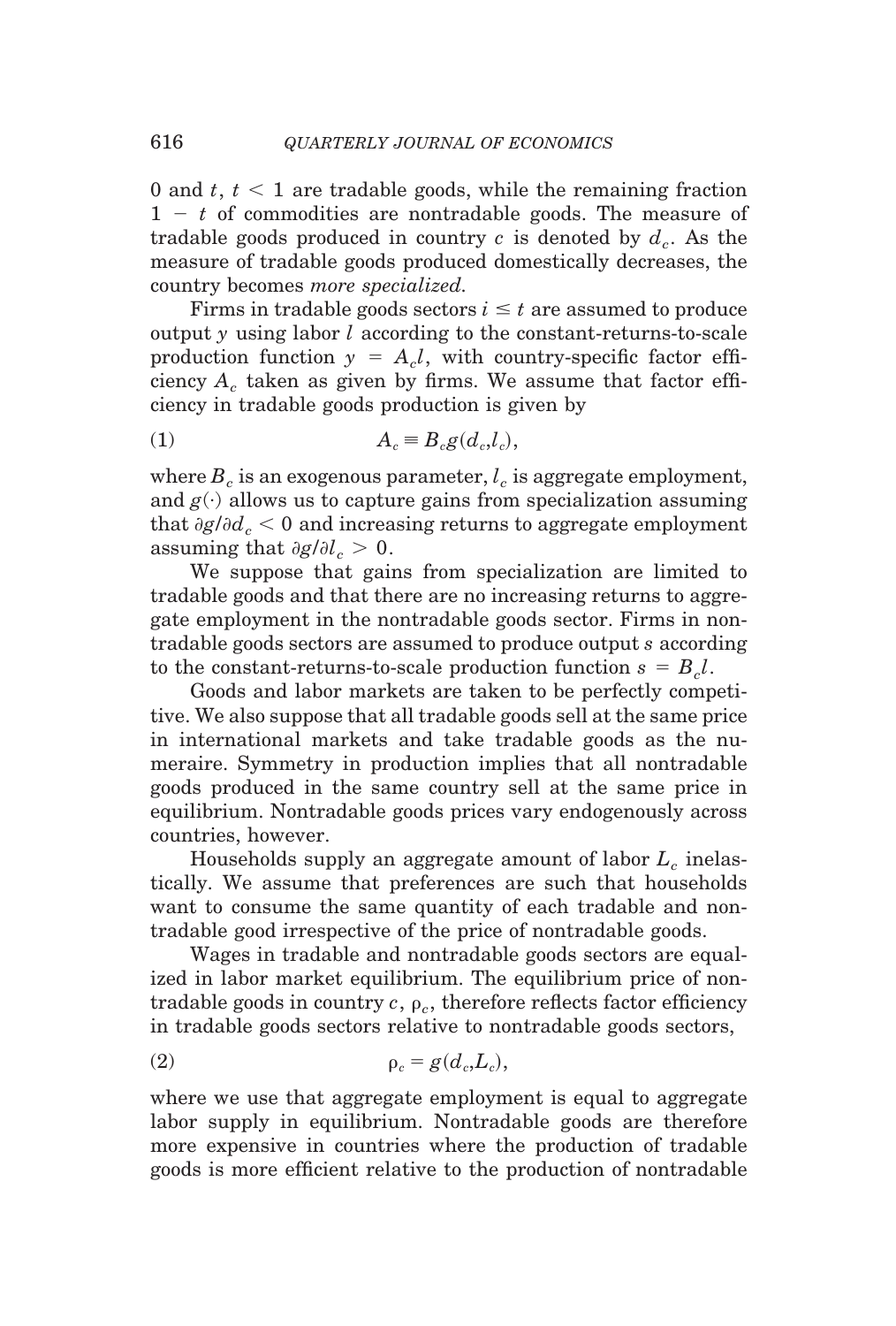goods. This yields a link between the degree of specialization and the price of nontradable goods that is key to our argument.

Balanced trade implies that imports  $(t - d_c)x_c$ , where  $t - d_c$ is the range of imported tradable goods and  $x_c$  denotes consumption of each good, are equal to exports  $d_c(y_c - x_c)$ , where  $y_c$ denotes production of each tradable good. Hence,  $GDP$  is equal to aggregate consumption:

(3) 
$$
GDP_c = d_c y_c + \rho_c (1-t) x_c = tx_c + \rho_c (1-t) x_c
$$

Purchasing power parity (PPP) GDP differs from GDP in that the production of each good is valued using prices in a benchmark country. Hence, denoting the price of nontradable goods in the benchmark country by  $\rho$ , *PPP GDP* =  $tx_c + \rho(1 - t)x_c$ . To see how PPP GDP depends on the degree of specialization, we use that balanced trade and labor market clearing imply that the share of labor allocated to nontradable goods production is  $(1$  $t$ ) $\rho_c/(t + (1 - t)\rho_c)$ . Combined with (2) and the production functions in tradable and nontradable goods sectors, this yields

(4) 
$$
\frac{PPP\ GDP_c}{L_c} = \frac{t + \rho(1-t)}{g(d_c, L_c)^{-1}t + (1-t)}B_c.
$$

PPP average labor productivity is therefore increasing in the degree of specialization and in aggregate employment.

In equilibrium, openness (imports plus exports relative to GDP) is given by

(5) 
$$
Open_c = 2 \frac{Imports_c}{GDP_c} = 2 \frac{t - d_c}{t + (1 - t)\rho_c}.
$$

Hence, an increase in the degree of specialization affects openness in two opposite ways. Holding the price of nontradable goods constant, a higher degree of specialization raises openness as more specialization necessarily implies a larger volume of imports. But, according to  $(2)$ , a higher degree of specialization also raises the price of nontradable goods, which lowers openness. As a result, the relationship between the degree of specialization and openness may be nonmonotonic.<sup>1</sup> The nonmonotonicity between the degree of specialization and openness implies that higher

<sup>1.</sup> In the Appendix we discuss a model due to Rodrik, Subramanian, and Trebbi [2002] where openness also fails to be increasing in the fundamental variable driving trade because of systematic differences in nontradable goods prices.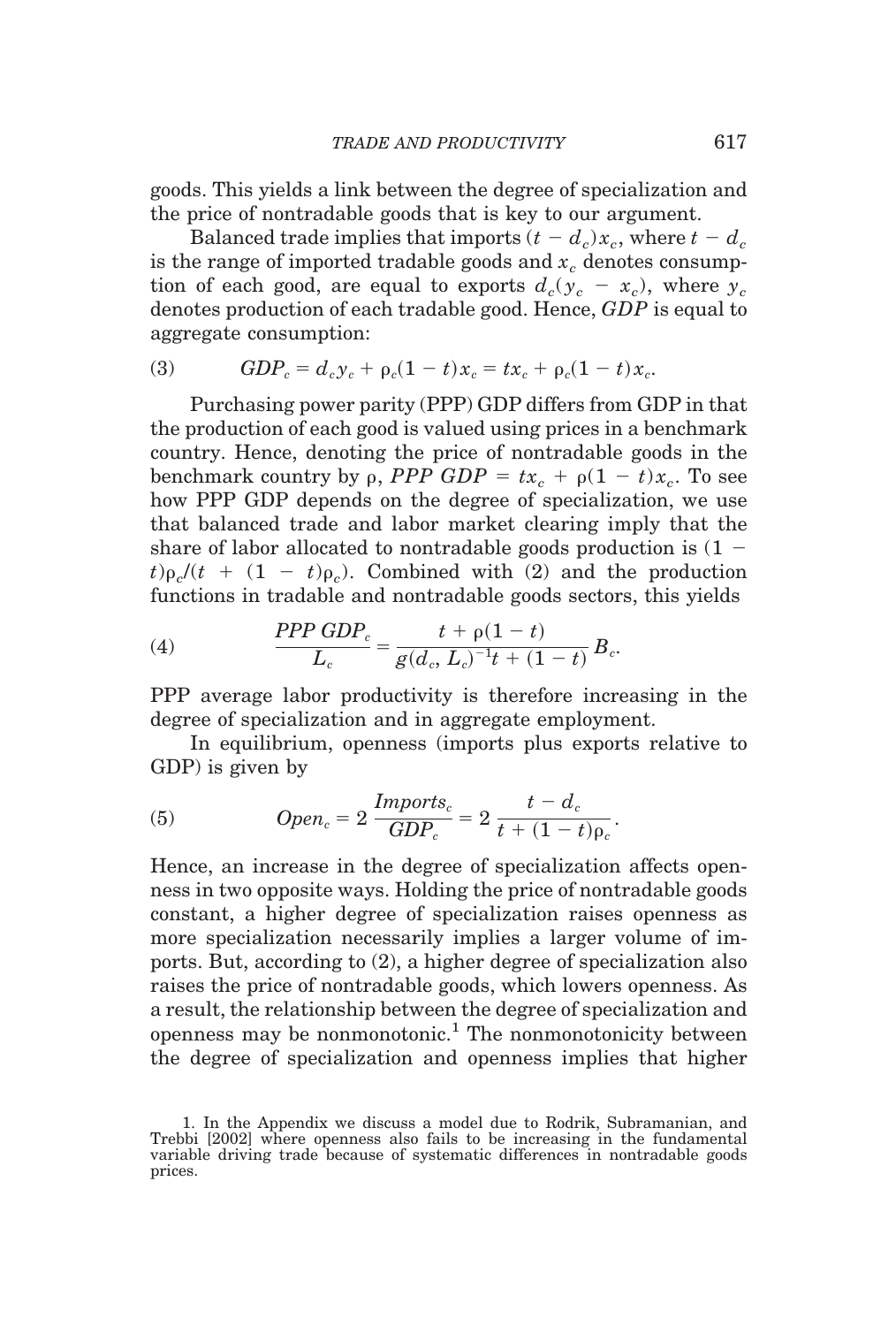openness is not necessarily associated with higher PPP average labor productivity.

Real openness differs from openness in that GDP is measured in PPP:

(6) 
$$
ROpen_c = 2 \frac{Imports_c}{PPP \ GDP_c} = 2 \frac{t - d_c}{t + (1 - t)\rho}
$$

As the price of nontradable goods used to value production is the same across countries, real openness is a linear and increasing function of the degree of specialization. As a result, PPP average labor productivity in (4) can be written as an increasing function of real openness.<sup>2</sup>

Our model supposes that all gains from specialization occur in the tradable goods sector. This assumption is not necessary for specialization to increase the price of nontradable goods. The price of nontradable goods increases even if specialization in the tradable goods sector also increases productivity in the nontradable goods sector, as long as the effect is greater in the tradable than the nontradable goods sector.

In Alcalá and Ciccone [2001] we discuss the link between (real) openness and aggregate productivity when consumers substitute among consumption goods and show that the relationship between real openness and productivity is monotonically increasing whatever the elasticity of substitution among tradable and nontradable goods. We also show that the nonmonotonic relationship between openness and aggregate productivity may arise as long as the demand for nontradable goods is price inelastic. To understand this condition intuitively, it is useful to write openness in  $(5)$  as

$$
(7) \quad \frac{Open_{c}}{2}
$$

| Imports <sub>c</sub>                | Consumption of $\text{Tradables}_{c}$ |  |  |
|-------------------------------------|---------------------------------------|--|--|
| Consumption of $\text{Tradables}_c$ | GDP <sub>c</sub>                      |  |  |

An increase in the degree of specialization implies that the share of imported goods in total tradable goods consumption increases.

<sup>2.</sup> The monotonic relationship between specialization and real openness combined with the effect of specialization on the price of nontradable goods in (2) implies that the price level should be increasing in real openness (trade-related Balassa-Samuels on effect). We present empirical evidence for this relationship in the Appendix.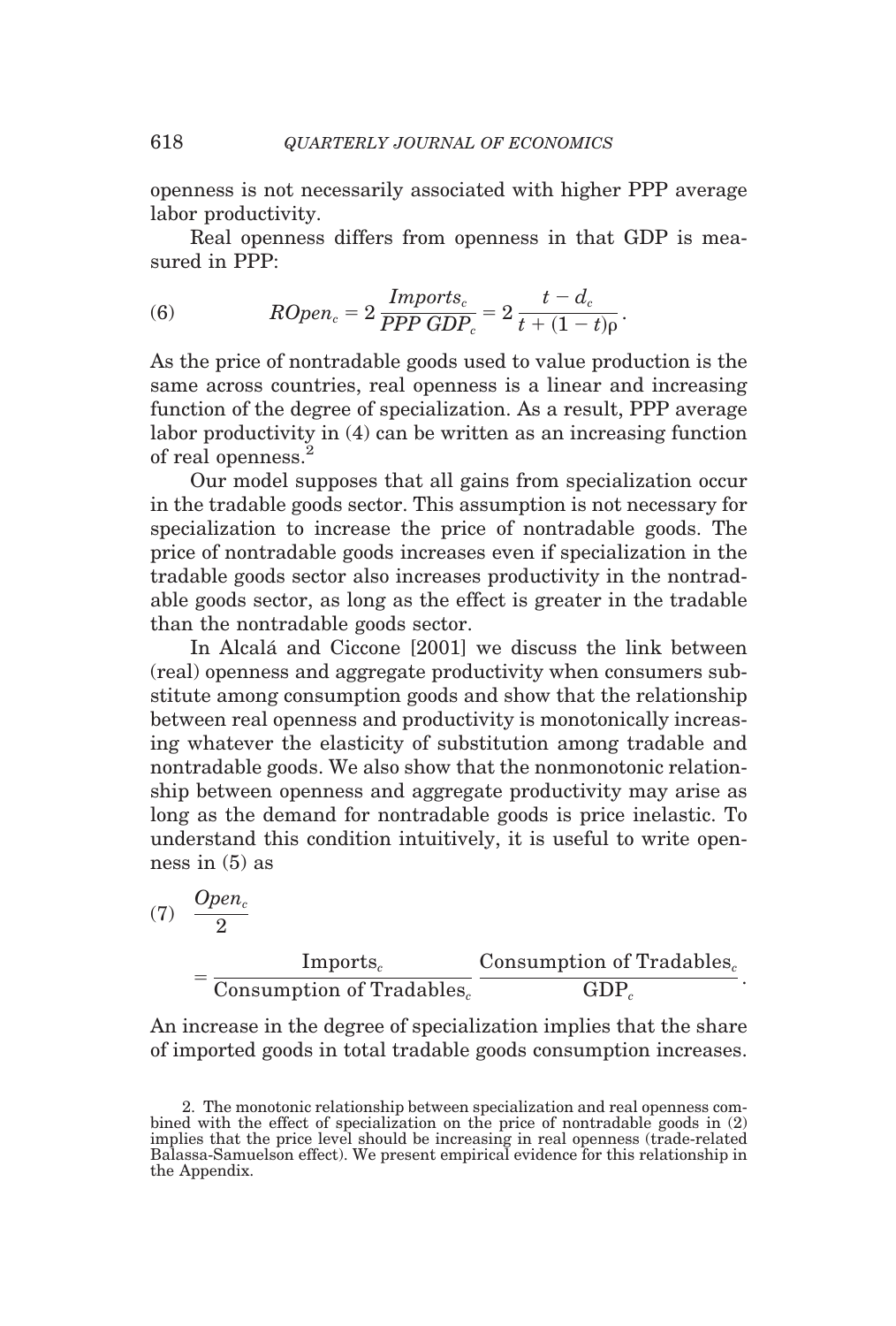Hence, the first term on the right-hand side of  $(7)$  increases with specialization. Whether the second term increases or decreases with specialization depends on the elasticity of substitution between tradable and nontradable goods. If the demand for nontradable goods is price elastic, the increase in the price of nontradable goods caused by higher specialization translates into households spending a smaller share of their income on nontradable goods and a greater share on tradable goods. As a result, the second term on the right-hand side of (7) increases with specialization. Thus, specialization unambiguously increases openness when the demand for nontradable goods is price elastic. When nontradable goods demand is price inelastic, however, the second term on the right-hand side of (7) decreases with specialization and the effect of specialization on openness is ambiguous. While there is no evidence on the price elasticity for nontradable goods in general, the demand for services, which constitutes the largest part of nontradable goods demand, has been found to be very price inelastic (see Falvey and Gemmell  $[1996]$ , for example).

Our analysis of the link between (real) openness and aggregate productivity has also been simplified by the assumption that the fundamental variable determining trade, the degree of specialization of a country, is given. In the Appendix we extend our theoretical framework by endogenizing specialization and analyzing how the efficient degree of specialization depends on an exogenous variable like transport costs. Our extended theoretical framework yields an inverse relationship between transport costs and specialization. This is intuitive because the efficient degree of specialization equalizes the marginal benefit of specialization, increased productive efficiency, and the marginal cost of specialization, increased total transport costs, and an exogenous increase in transport costs results in a higher marginal cost of specialization.

#### **III. ESTIMATION**

The equation we use to estimate the effect of international trade and scale of production on average labor productivity across countries is the following straightforward extension of the specification in Frankel and Romer [1999]: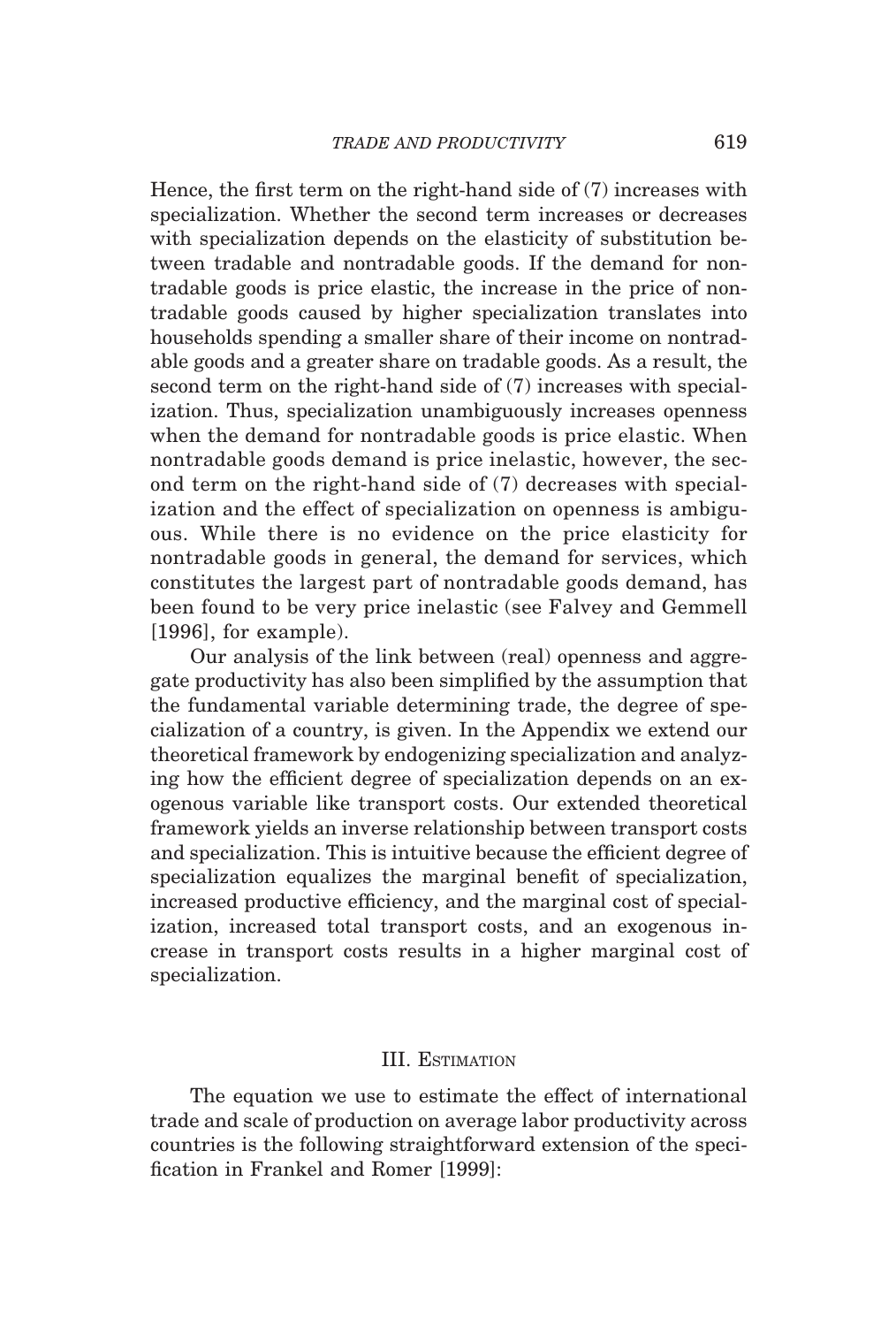(8) 
$$
\log \left( \frac{PPP \ GDP_c}{Workforce_c} \right) = a_0 + a_1 I Trade_c + a_2 \log DScale_c
$$

$$
+ a_3 \log Area_c + a_4 IQual_c + a_5 X_c + u_c,
$$

where ITrade stands for measures of international trade, DScale captures the domestic scale of production using either workforce or population. Area refers to the land area in square kilometers.  $I\overline{Q}u$  is a proxy of institutional quality, and X denotes a set of geographic control variables (FR include the first three righthand-side variables only). The main geography controls considered are distance from the equator and continent dummies (Europe, Africa, America, Asia; the omitted continent is captured by the intercept). The variation in productivity not captured by our empirical analysis is summarized by  $u$ .

Our preferred measure of trade is log real openness, with real openness defined as imports plus exports in exchange rate US\$ divided by GDP in PPP US\$.<sup>3</sup> For comparisons with previous empirical work, we also measure trade using openness, defined as nominal imports plus exports divided by nominal GDP, and log openness.

The productivity equation cannot be estimated consistently using ordinary least squares because trade and institutional quality are endogenous (other variables in the productivity equation are assumed to be exogenous). We therefore rely on two-stage least-squares estimation. The instrument for trade is constructed following Frankel and Romer [1999], and the instruments for institutional quality considered are taken from Hall and Jones [1999] as well as Acemoglu, Johnson, and Robinson [2001].

To determine the causal effect of international trade on productivity across countries, Frankel and Romer [1999] use a twostep approach to construct an instrument for their measure of trade. The first step consists of estimating a gravity equation for bilateral trade shares that uses countries' geographic characteristics and size only as explanatory variables (i.e., the estimating equation does *not* include measures of productivity or income). The second step of the approach aggregates bilateral trade shares predicted by the gravity equation to obtain a geography-based

620

<sup>3.</sup> Our choice of log real openness instead of real openness is motivated by econometric specification tests as our theoretical framework does not determine the functional form of the relationship between real openness and productivity.<br>The specification tests are documented in Alcalá and Ciccone [2001].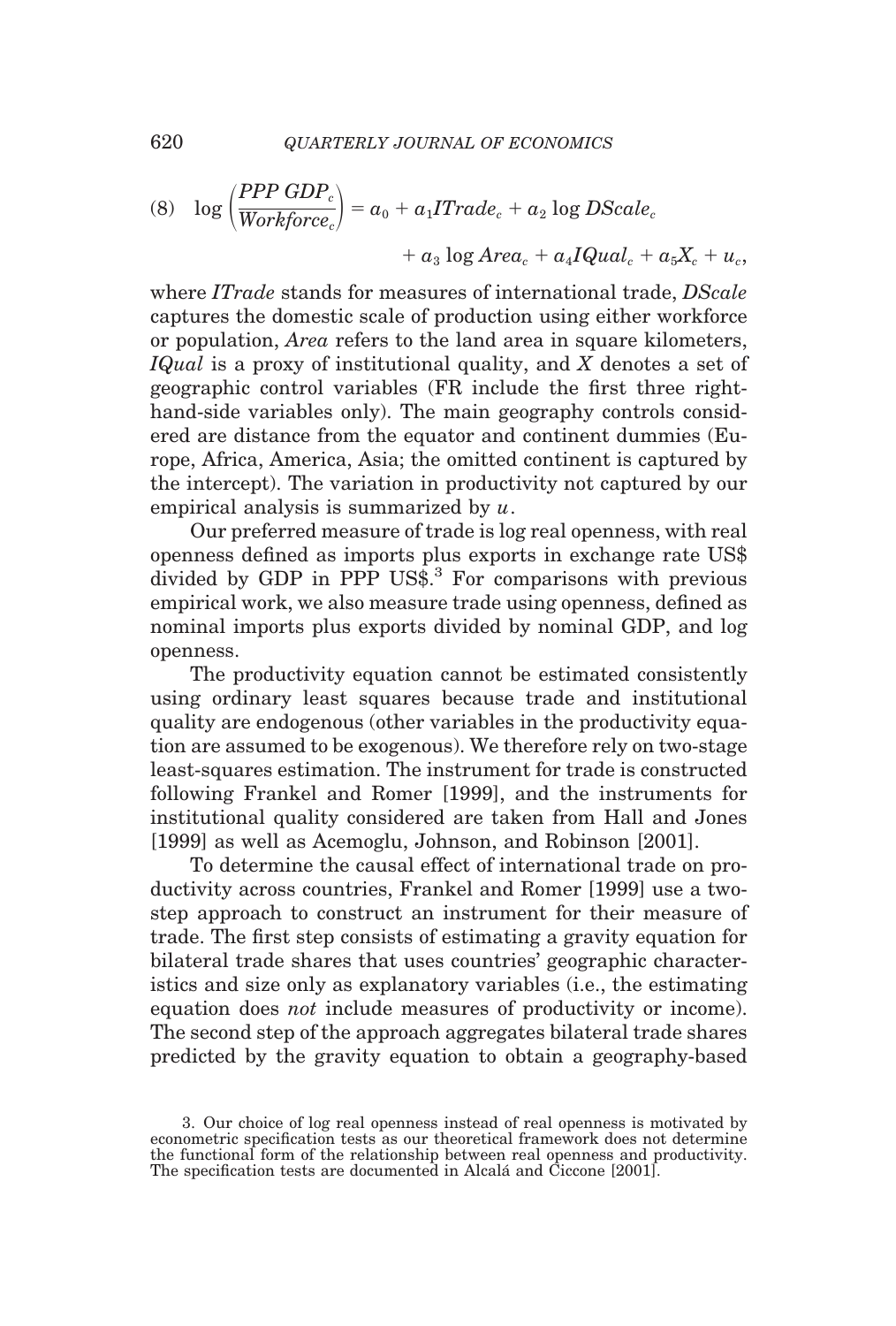instrument for trade (the approach is explained in more detail in the Appendix). We use exactly the same approach, except that we employ more bilateral trade data than FR.

The instruments used by Hall and Jones [1999] to estimate the effect of institutional quality on productivity are the population share speaking English since birth, the population share speaking one of the five primary European languages (including English) since birth, the distance from the equator, and the Frankel and Romer [1999] geography-based trade variable. HJ argue, based on historical considerations, that the first three variables are correlated with past European influence and therefore with the transmission of the (growth-enhancing) European institutional framework. We use the population share speaking one of the five primary European languages since birth and distance from the equator as instruments, but drop the fraction of the population speaking English since birth, as it does not help in predicting the endogenous variables in our specifications. Acemoglu, Johnson, and Robinson [2001] use European settler mortality during the eighteenth and nineteenth centuries as an instrument for institutional quality in a sample of former colonies. They demonstrate that historic settler mortality explains a considerable amount of the variation in their proxy of institutional quality and argue that this correlation arises because the implementation of European institutions was more likely where conditions for long-term European settlements were more favorable.

We are also interested in whether trade affects average labor productivity mostly through physical capital, human capital, or factor efficiency. Our analysis follows the approach of Hall and Jones [1999] and Klenow and Rodriguez-Clare [1997]. Their starting point is the firm-level constant-returns production function  $y = k^{\alpha} (E_{c} h l)^{1-\alpha}$ ,  $0 \le \alpha \le 1$ , where y denotes output, k capital,  $h$  average human capital, and  $l$  employment.  $E$  captures aggregate factor efficiency, which the firm takes as given. (Factor efficiency is related to total factor productivity by  $TFP_c = E_c^{1-\alpha}$ . Aggregate externalities, if any, are captured by factor efficiency. Combining this production function with perfectly competitive product and factor markets implies that aggregate average labor productivity Y/L can be written as the product of factor efficiency, the aggregate (physical) capital-output ratio  $K/Y$  raised to the power  $α/(1 - α)$ , and the aggregate average level of human capital  $H \cdot$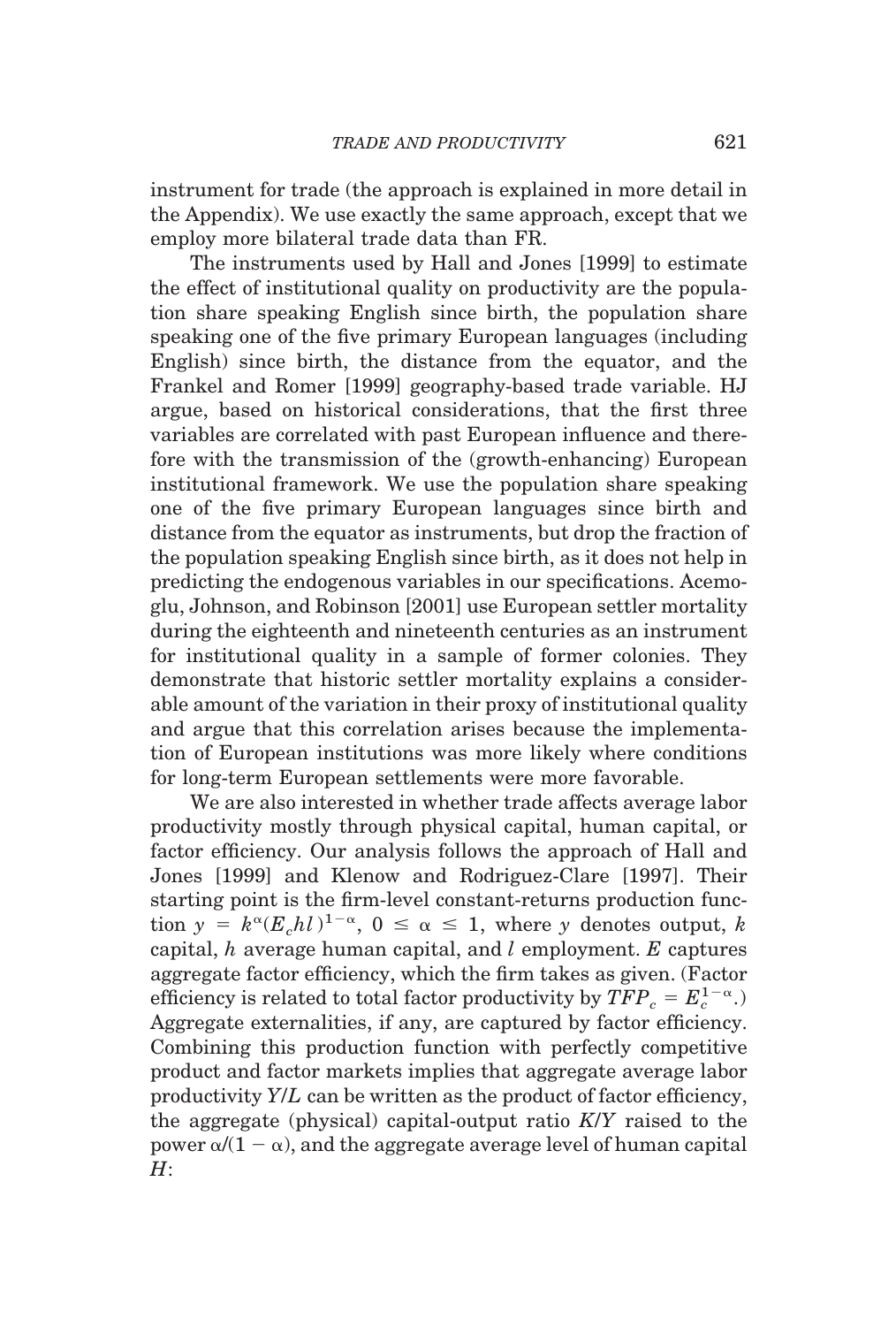$$
(9) \t\t Y_c/L_c = E_c(K_c/Y_c)^{\alpha/(1-\alpha)}H_c.
$$

This decomposition applied to our theoretical framework (without physical or human capital) yields that  $Y/L = E$  with factor efficiency given by the right-hand side of  $(4)$ . Extending our theoretical framework by assuming that physical and human capital enter tradable and nontradable goods production in the same way, and maintaining constant returns to scale at the firm level. would yield that aggregate average labor productivity could be decomposed exactly as in (9) with factor efficiency continuing to be equal to the right-hand side of  $(4)$ .

To determine the channels through which trade, scale, and institutional quality affect aggregate productivity, we estimate their effect on each of the three components of average labor productivity on the right-hand side of (9). This is done by using the log of each component as the left-hand-side variable in (8).

## **IV DATA**

Our empirical work is based on data for 1985. From the Penn World Tables, Mark 5.6, we obtain data on GDP per worker in PPP US\$, GDP per capita in PPP US\$, population, openness, and the price level (GDP in exchange rate US\$ relative to GDP in PPP US\$). Real openness is obtained by multiplying openness by the price level.<sup>4</sup> Workforce is obtained by dividing PPP GDP per capita by PPP GDP per worker and multiplying the result by population.

Our main proxy of institutional quality is constructed using indicators from Kaufmann, Kraay, and Zoido-Lobatón [1999] for the period 1997–1998. KKZ use a large amount of data to develop six different indices: government effectiveness, rule of law, graft, voice and accountability, political stability and violence, and regulatory burden (see the Appendix for details). The six indicators are measured in units ranging from  $-2.5$  to 2.5, with higher values corresponding to better governance outcomes. We average the indicators that are closest to the government antidiversion policy (GADP) index used by Hall and Jones [1999] (government effectiveness, rule of law, and graft) to obtain an index that

622

<sup>4.</sup> The fact that real openness can be obtained by multiplying openness and the price level may give the impression that real openness depends on relative nontradable goods prices, when this operation actually undoes the dependence of<br>openness on relative nontradable goods prices.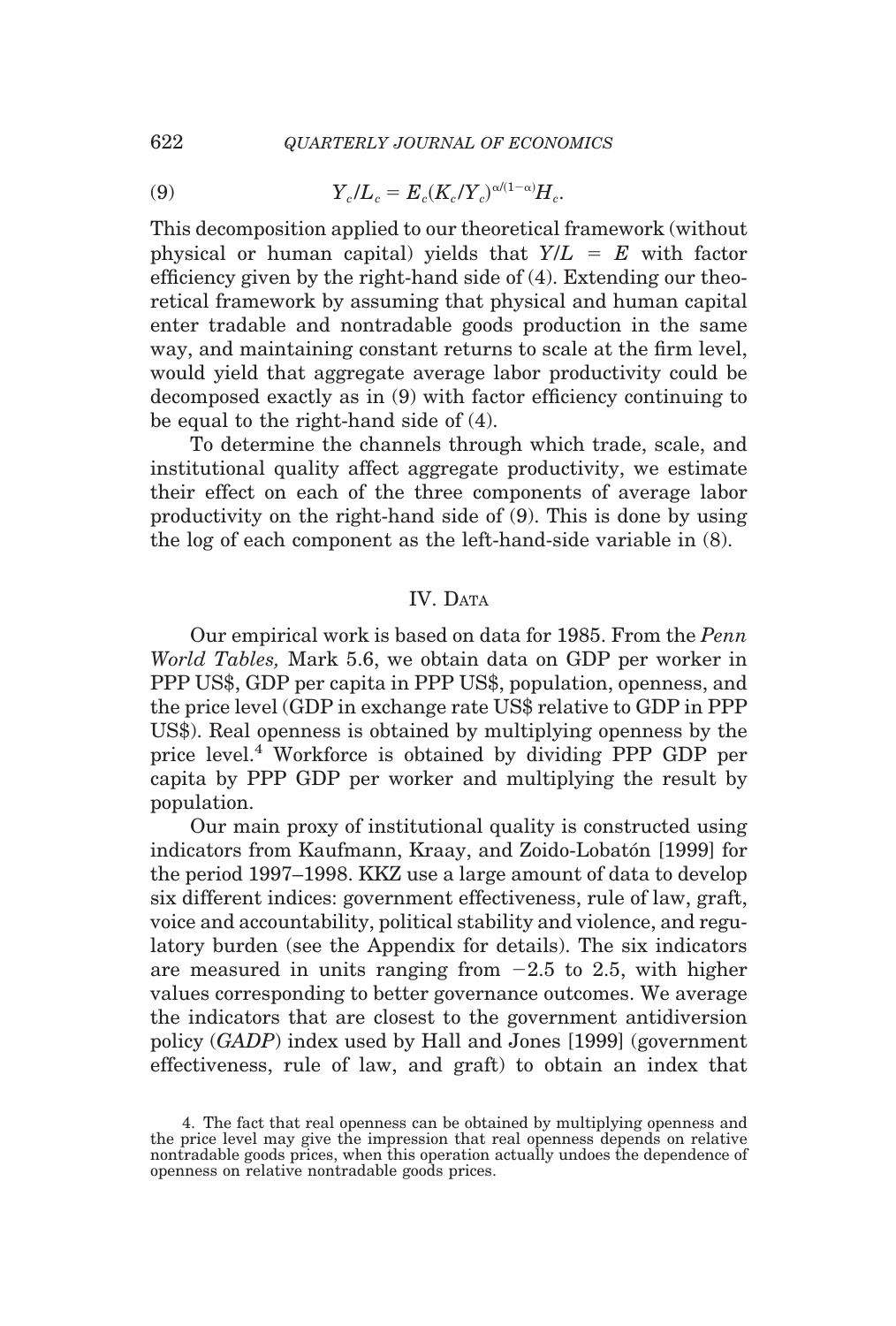mimics the HJ indicator in breadth.<sup>5</sup> This index is referred to as *IQual.* We also consider the HJ *GDAP* index and the KKZ rule of law index as alternative proxies of institutional quality.

The bilateral trade data to obtain the geography-based trade instrument are taken from the Direction of Trade Statistics published by the International Monetary Fund. These statistics contain 9426 nonzero observations on bilateral trade for the countries used to estimate the productivity equation, which is approximately 2.5 times the data used by Frankel and Romer [1999]. As our geography-based trade variable relies on more bilateral trade data than the FR variable, it is more representative of the countries used to estimate the productivity equation.

Distance from the equator is taken from Hall and Jones [1999] and is measured as the absolute value of the latitude of the center of countries' most populated region.

Table I contains descriptive statistics and a correlation matrix for selected variables, including (log) openness, (log) real openness, log average labor productivity, log population, and IQual. It can be seen that real openness has a lower mean than openness. The lower mean is due to the average price level in our sample being 0.54. Moreover, the correlation between openness and real openness is high (0.86). Real openness correlates better with log average labor productivity than openness, however (a correlation coefficient of 0.26 in the case of openness and 0.47 in the case of real openness, and differences are even greater when the two trade measures are in logs).<sup>6</sup> These differences can be explained by the Balassa-Samuelson effect and are consistent with our theoretical framework. Table II looks at the productivity of countries that move at least 25 places up or down when using the real openness ranking instead of the openness ranking. It can be seen that countries moving up are on average about 100 percent more productive than the average country in the sample, while countries moving down are about 60 percent less productive than the average country in the sample. This implies that countries moving up more than 25 places are almost five times as productive as countries moving down more than 25 places. The positive relationship between productivity and the number of

<sup>5.</sup> GADP combines indicators of bureaucratic quality, law and order, corruption, risk of expropriation, and likelihood of government repudiation of contracts. 6. We list the ten countries with the highest and lowest (real) openness in the

Appendix.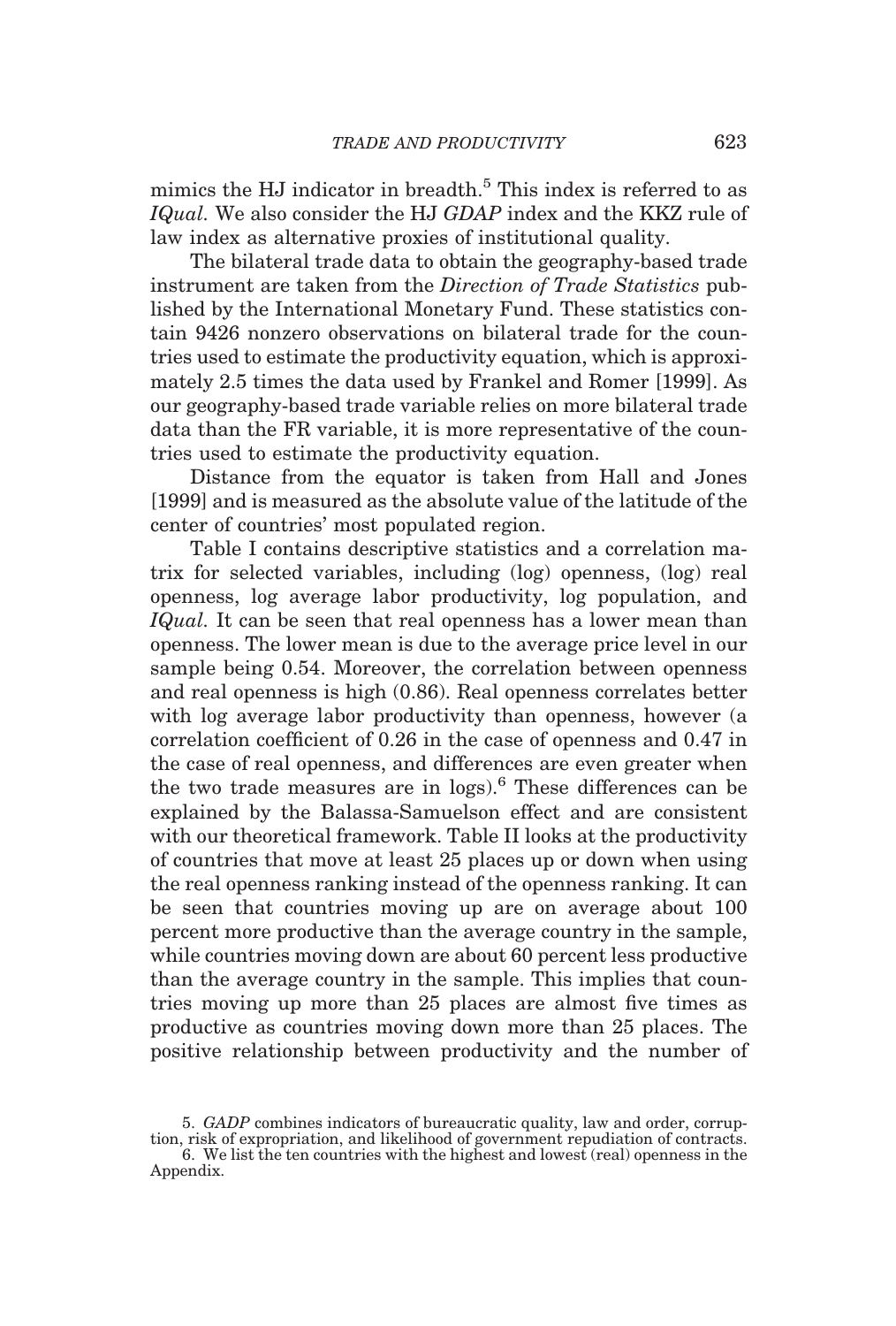|                | Mean         |             |             |       |         | Median Maximum Minimum Std. Dev. Observations |            |         |
|----------------|--------------|-------------|-------------|-------|---------|-----------------------------------------------|------------|---------|
| $log$ $RGDPW$  | 8.81         | 8.87        | 10.55       |       | 6.56    | 1.04                                          |            | 150     |
| <b>Open</b>    | 0.73         | 0.63        | 3.18        |       | 0.13    | 0.46                                          |            | 150     |
| log Open       | $-0.50$      | $-0.46$     | 1.16        |       | $-2.03$ | 0.64                                          |            | 150     |
| ROpen          | 0.42         | 0.31        | 2.63        |       | 0.03    | 0.36                                          |            | 150     |
| log ROpen      | $-1.19$      | $-1.16$     | 0.97        |       | $-3.38$ | 0.82                                          |            | 150     |
| log Population | 8.61         | 8.78        | 13.87       |       | 4.17    | 1.93                                          |            | 150     |
| <i>IQual</i>   | 0.05         | $-0.16$     | 2.02        |       | $-1.83$ | 0.90                                          |            | 138     |
|                | log          |             | log         |       | log     |                                               | log        |         |
|                | <b>RGDPW</b> | <i>Open</i> | <i>Open</i> | ROpen | ROpen   |                                               | Population | IQual   |
| $log$ RGDPW    | 1.00         | 0.26        | 0.27        | 0.47  | 0.51    |                                               | $-0.02$    | 0.70    |
| <i>Open</i>    |              | 1.00        | 0.92        | 0.86  | 0.80    |                                               | $-0.63$    | 0.39    |
| log Open       |              |             | 1.00        | 0.75  | 0.86    |                                               | $-0.69$    | 0.39    |
| ROpen          |              |             |             | 1.00  | 0.87    |                                               | $-0.50$    | 0.49    |
| log ROpen      |              |             |             |       | 1.00    |                                               | $-0.60$    | 0.52    |
| log Population |              |             |             |       |         |                                               | 1.00       | $-0.11$ |
| <i>IQual</i>   |              |             |             |       |         |                                               |            | 1.00    |

**TABLE I** DESCRIPTIVE STATISTICS AND CORRELATION MATRIX FOR SELECTED VARIABLES

RGDPW stands for GDP in PPP US\$ per worker, Open for openness, ROpen for real openness, and IQual for our proxy of institutional quality defined in the main text. Correlations are calculated for the 138 countries where all necessary data are available.

places countries move up when using the real openness ranking instead of the openness ranking (using negative numbers for countries that move down) is confirmed by the correlation coefficient, which is 0.55.

The three components on the right-hand side of (9) are calculated following Hall and Jones [1999]. Average levels of human capital at the country level are calculated by combining data on average schooling and Mincerian estimates of the individual return to schooling. The formula used by HJ to calculate the average human capital in country c is  $H_c = \exp(\phi(S_c))$ , where  $S_c$  is average schooling and  $\phi(\cdot)$  is a piecewise linear function capturing estimated Mincerian returns  $(\phi$  is defined assuming yearly rates of return of 13.4 percent for the first four years, 10.1 percent for years four through eight, and 6.8 percent for each additional year). We follow exactly the same approach but employ updated average schooling data [Barro and Lee 2000]. Aggregate capital is obtained by applying the perpetual inventory method used by HJ to investment data in the  $PWT$  and the physical capital income share  $\alpha$  is set to  $\frac{1}{3}$ . Aggregate efficiency  $E_c$  is calculated by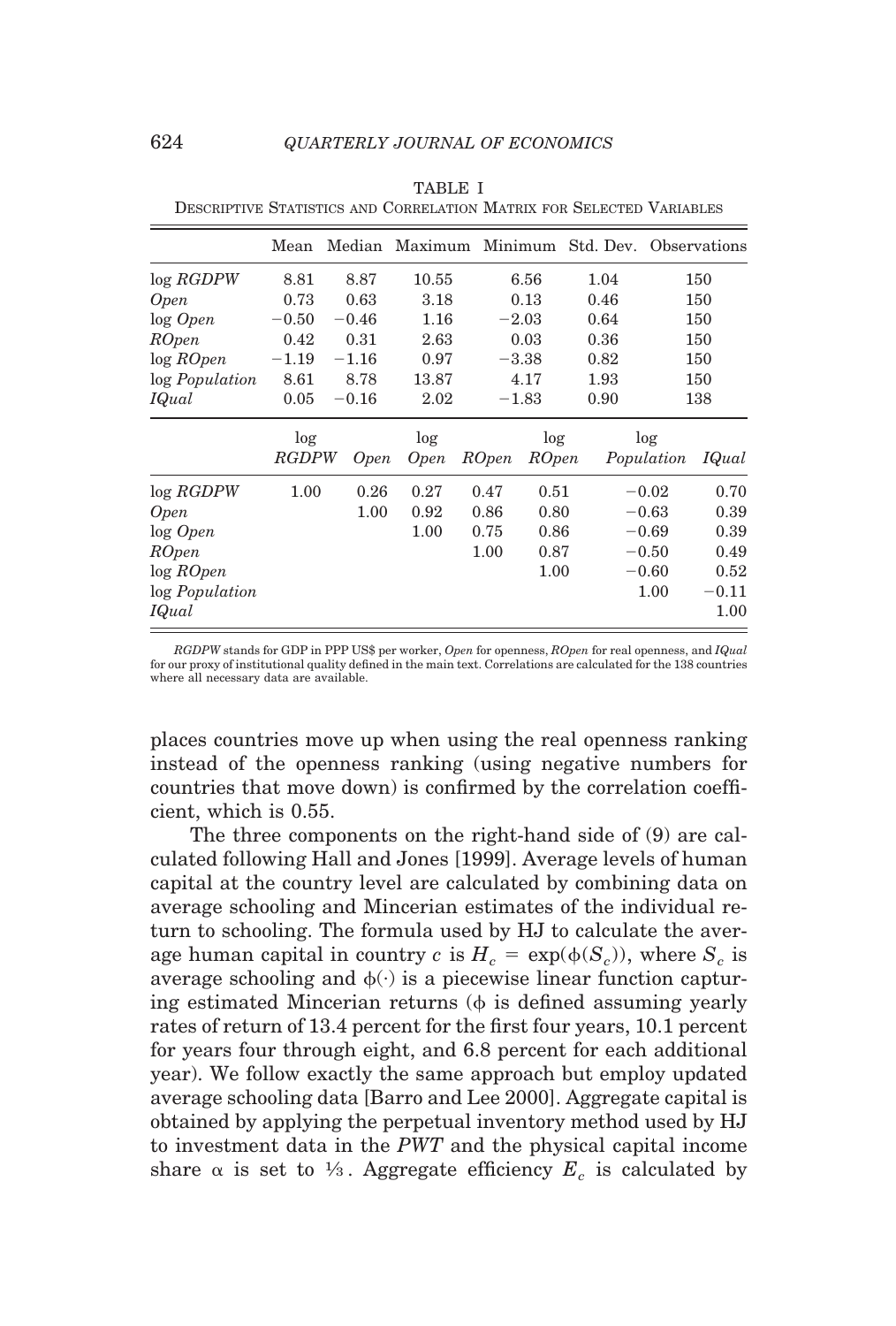#### TABLE II

COUNTRIES MOVING UP/DOWN MORE THAN 25 PLACES IN THE REAL OPENNESS COMPARED WITH THE OPENNESS RANKING

| Countries moving up<br>more than 25 places |              |                                                | Countries moving down<br>more than 25 places |                |                                                |  |
|--------------------------------------------|--------------|------------------------------------------------|----------------------------------------------|----------------|------------------------------------------------|--|
|                                            | Places<br>up | 1985<br>Productivity<br>relative to<br>average |                                              | Places<br>down | 1985<br>Productivity<br>relative to<br>average |  |
| <b>REUNION</b>                             | 56           | 0.74                                           | <b>DOMINICAN</b>                             |                |                                                |  |
| <b>ALGERIA</b>                             | 48           | 1.26                                           | <b>REPUBLIC</b>                              | 25             | 0.66                                           |  |
| <b>FRANCE</b>                              | 43           | 2.54                                           | TOGO                                         | 25             | 0.14                                           |  |
| IRAQ                                       | 43           | 1.49                                           | <b>BOTSWANA</b>                              | 26             | 0.63                                           |  |
| <b>FINLAND</b>                             | 42           | 2.22                                           | <b>SENEGAL</b>                               | 26             | 0.25                                           |  |
| <b>CANADA</b>                              | 41           | 2.92                                           | <b>GAMBIA</b>                                | 27             | 0.15                                           |  |
| <b>NIGERIA</b>                             | 41           | 0.27                                           | <b>HUNGARY</b>                               | 28             | 1.01                                           |  |
| <b>JAPAN</b>                               | 40           | 1.77                                           | <b>NAMIBIA</b>                               | 29             | 0.79                                           |  |
| <b>ROMANIA</b>                             | 39           | 0.38                                           | <b>MOROCCO</b>                               | 29             | 0.60                                           |  |
| <b>SWEDEN</b>                              | 37           | 2.49                                           | <b>JAMAICA</b>                               | 29             | 0.44                                           |  |
| U.S.A.                                     | 36           | 3.17                                           | <b>TONGA</b>                                 | 33             | 0.56                                           |  |
| <b>AUSTRALIA</b>                           | 36           | 2.72                                           | <b>GUINEA-BISSAU</b>                         | 35             | 0.13                                           |  |
| <b>ITALY</b>                               | 35           | 2.55                                           | <b>WESTERN SAMOA</b>                         | 39             | 0.50                                           |  |
| QATAR                                      | 34           | 3.44                                           | <b>CAPE VERDE</b>                            |                |                                                |  |
| <b>SWITZERLAND</b>                         | 34           | 2.80                                           | <b>ISLANDS</b>                               | 39             | 0.26                                           |  |
| <b>DENMARK</b>                             | 34           | 2.24                                           | <b>SOLOMON</b>                               |                |                                                |  |
| <b>ANGOLA</b>                              | 34           | 0.16                                           | <b>ISLANDS</b>                               | 40             | 0.48                                           |  |
| <b>GUINEA</b>                              | 34           | 0.15                                           | <b>MALI</b>                                  | 45             | 0.16                                           |  |
| WEST                                       |              |                                                | <b>BHUTAN</b>                                | 46             | 0.14                                           |  |
| <b>GERMANY</b>                             | 33           | 2.56                                           | <b>SWAZILAND</b>                             | 47             | 0.49                                           |  |
| <b>UNITED ARAB</b>                         |              |                                                | <b>BENIN</b>                                 | 51             | 0.22                                           |  |
| EMIR.                                      | 30           | 3.58                                           | <b>SRI LANKA</b>                             | 56             | 0.52                                           |  |
| <b>ICELAND</b>                             | 30           | 2.18                                           | <b>MAURITIUS</b>                             | 57             | 0.70                                           |  |
| <b>IRAN</b>                                | 30           | 1.30                                           | <b>LESOTHO</b>                               | 81             | 0.19                                           |  |
| <b>KUWAIT</b>                              | 27           | 3.29                                           |                                              |                |                                                |  |
| <b>NORWAY</b>                              | 27           | 2.70                                           |                                              |                |                                                |  |
| <b>SAUDI</b>                               |              |                                                |                                              |                |                                                |  |
| <b>ARABIA</b>                              | 27           | 2.64                                           |                                              |                |                                                |  |
| U.K.                                       | 27           | 2.16                                           |                                              |                |                                                |  |
| Average                                    | 34.8         | 2.07                                           | Average                                      | 38.7           | 0.43                                           |  |

Places  $Up/Down$  refers to how many places the country is moving up/down in the real openness ranking compared with the openness ranking.

combining  $H_c$  and  $(K_c/Y_c)^{\alpha/(1-\alpha)}$  with data on average labor productivity and (9). The relevant 1985 data are available for 102 countries.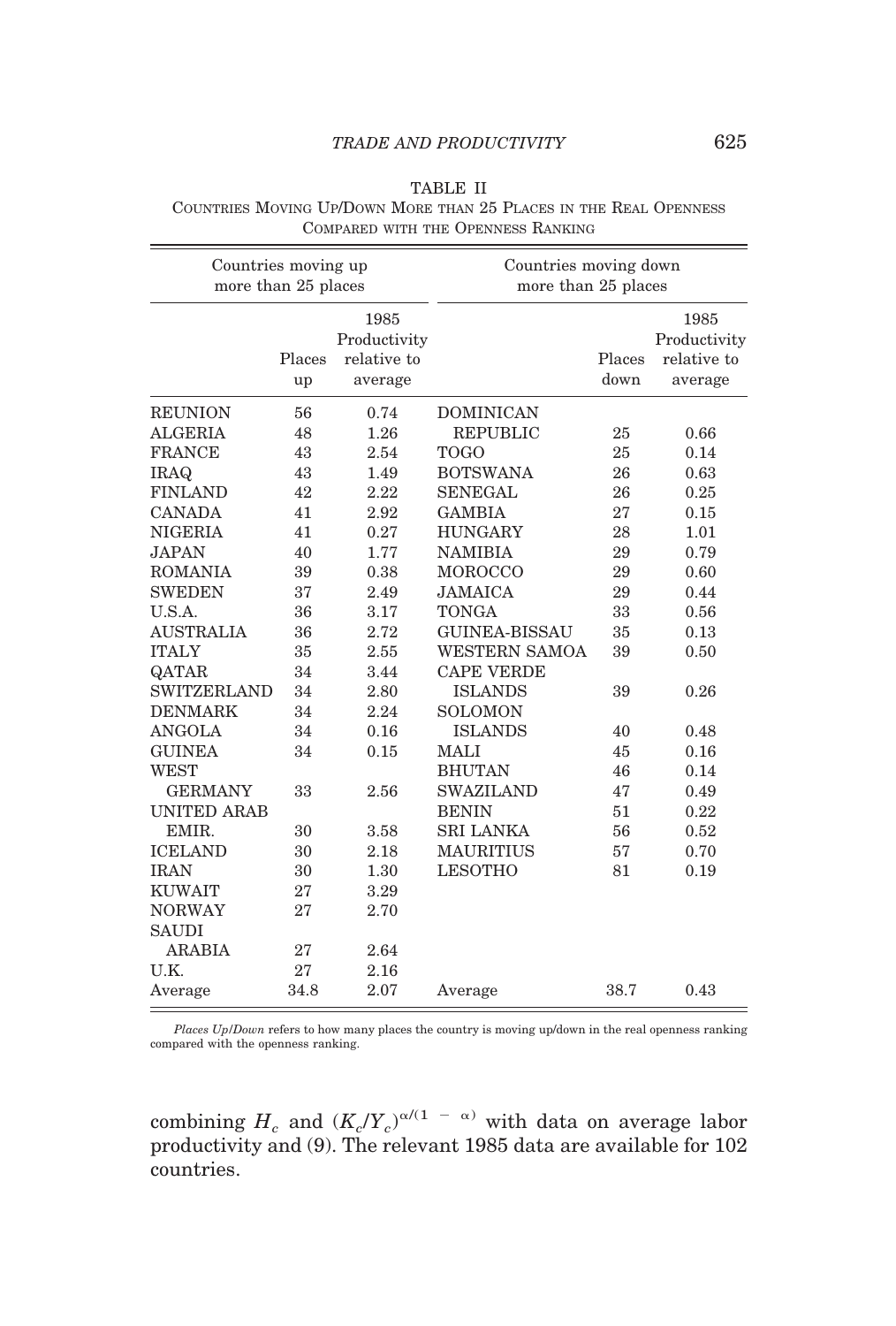|                           | Dependent variable<br>is log ROpen |             | Dependent variable<br>is $I\mathcal{Q}ual$ |
|---------------------------|------------------------------------|-------------|--------------------------------------------|
|                           | (1)                                | (2)         | (3)                                        |
| $log$ $TFitAC$            | $0.539***$                         |             | $-0.100$                                   |
|                           | (0.158)                            |             | (0.164)                                    |
| $log$ TFitFR              |                                    | $0.329*$    |                                            |
|                           |                                    | (0.187)     |                                            |
| log Population            | $-0.217***$                        | $-0.226***$ | $-0.063$                                   |
|                           | (0.054)                            | (0.069)     | (0.056)                                    |
| log Area                  | 0.065                              | 0.029       | $-0.105**$                                 |
|                           | (0.043)                            | (0.049)     | (0.45)                                     |
| EuroLang                  | $0.409**$                          | $0.42**$    | $0.998***$                                 |
|                           | (0.198)                            | (0.204)     | (0.107)                                    |
| Distance from Equator     | 0.65                               | 0.682       | $2.44***$                                  |
|                           | (0.479)                            | (0.49)      | (0.492)                                    |
| <b>Continent Controls</b> | All                                | All         | All                                        |
| <i>F</i> -stat log TFIT   | 11.66                              | 3.06        |                                            |
| $R^2$                     | 0.572                              | 0.523       | 0.599                                      |
| Number of observations    | 138                                | 138         | 138                                        |

**TABLE III FIRST-STAGE REGRESSIONS** 

First-stage (least-squares) regressions for log real openness ( $log ROpen$ ) in columns (1) and (2) and for our proxy of institutional quality  $(IQual)$  in column (3). The two measures of the geography-based predicted trade (used as an instrument for  $log ROpen$ ) are the one constructed in the present paper (*TFitAC*) and the one of Frankel and Romer [1999]  $(T\overline{F}$ it $F\hat{R}$ ). (See Sections III and IV for details on these variables.) *EuroLang* is the population share speaking one of the five primary European languages since birth (used as an instrument for institutional quality). "All" continent controls refers to four continent dummies (Africa, America, Asia, Europe). F-stat log TFit is the F-statistic of the hypothesis that log TFit can be excluded from the first-stage regression for  $log ROpen$  (i.e., that the coefficient of TFit is equal to zero). All regressions include a constant. Standard deviations are in parentheses. \*\*\* significant at 1 percent; \*\* 5 percent; \* 10 percent.

# **V RESULTS**

#### V.A. Instrument Quality

Table III contains first-stage regression results for log real openness ( $log ROpen$ ) and for our main proxy of institutional quality  $(IQual)$ . The two columns with log real openness as a dependent variable allow us to compare the performance of our geography-based trade instrument *(TFitAC)* in predicting real openness with the performance of the original Frankel and Romer [1999] instrument  $(TFitFR)$ . As mentioned earlier, the two instruments differ only in that ours uses more bilateral trade data. The sample used consists of the 138 countries where data for estimating the productivity equation are available.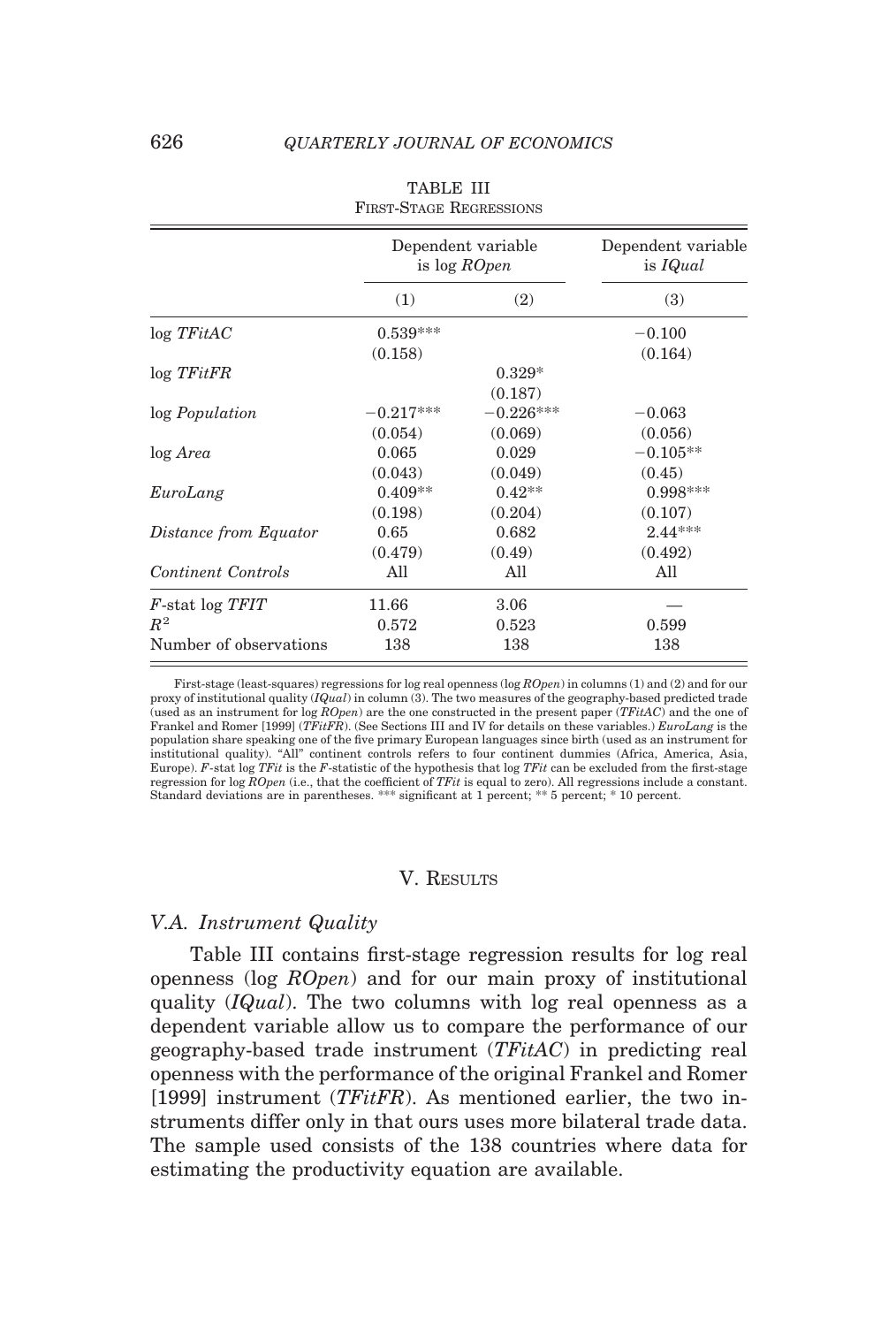In column (1) we show that our geography-based trade instrument is a highly significant determinant of log real openness. even after controlling for population, area, continent dummies, distance from the equator, and the population share speaking one of the five primary European languages since birth (*EuroLang*). In particular, the  $F$ -statistics of the hypothesis that our geography-based trade instrument can be excluded from the regression, i.e., that the coefficient on it is 0, equals 11.66. Hence, the  $F$ statistic of the exclusion hypothesis exceeds the rule-of-thumb threshold of ten recommended by Staiger and Stock [1997] to avoid weak instrument concerns. Using workforce instead of population to measure scale yields an exclusion hypothesis  $F$ -statistic for our geography-based trade instrument of 9.16.

Column  $(2)$  contains the results of estimating the first-stage regression for log real openness using the Frankel and Romer [1999] geography-based trade instrument. The specification is identical to the one in the previous column to facilitate comparisons. It can be seen that the FR instrument is significant at the 10 percent level, but that the exclusion hypothesis  $F$ -statistic  $(3.06)$ is considerably lower than the one obtained using our instrument (and much below the Staiger and Stock [1997] rule of thumb). The exclusion hypothesis  $F$ -statistic for geography-based trade drops further when population is replaced by workforce. Overall, the first-stage regression results for log real openness indicate that using more bilateral trade data than FR to construct the geography-based trade variable has produced a considerably better instrument

In column  $(3)$  we present the results of the first-stage regression for our main proxy of institutional quality. It can be seen that both the European languages variable and distance from the equator are highly significant, even after controlling for population, area, continent dummies, and geography-based trade. The  $F$ -statistic of the hypothesis that these two variables can be excluded from the first-stage regression is 27.35 (not in the table).

The Staiger and Stock [1997] rule of thumb has been suggested in the context of models with one endogenous variable. In models with two or more endogenous variables, instruments can be weak, although they are very significant in each first-stage regression. Intuitively, this is because endogenous explanatory variables predicted by the instruments may be close to collinear, which makes it difficult to separate the effects of these variables. Stock and Yogo [2003] provide a framework that allows testing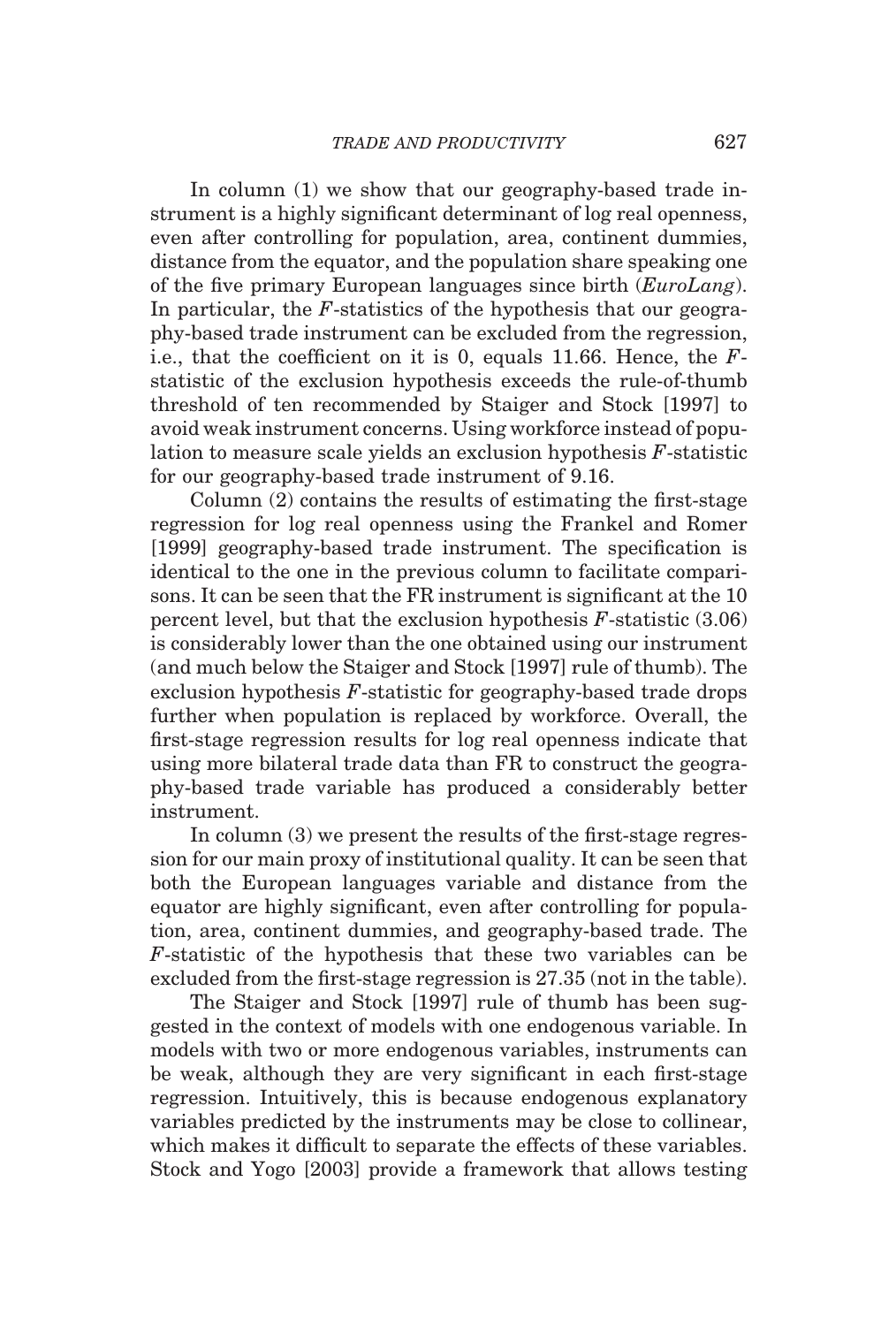the hypothesis of weak instruments in models with more than one endogenous variable. The hypothesis tested is that the quality of the instruments is below one of four levels.<sup>7</sup> For the productivity equation with all geography controls estimated using our trade instrument, the SY test rejects the hypothesis that the quality of the instruments is below the highest level at the 5 percent significance level. Therefore, weak instruments do not appear to be a concern. When we use the Frankel and Romer [1999] trade instrument, however, we cannot reject the hypothesis that the quality of the instruments is below the lowest level at the 5 percent significance level. Hence, there is strong evidence for instrument weakness when using the FR geography-based trade instrument.

We are also interested in the quality of the instruments when the analysis is restricted to the 80 former colonies in our sample because this subsample permits using the historic European settler mortality instrument of Acemoglu, Johnson, and Robinson [2001] for institutional quality instead of the Hall and Jones [1999] instruments. The first-stage regression for log real openness now yields that the effect of our log geography-based trade instrument is 0.53 with a standard error of 0.24, controlling for log population, log area, continent dummies, distance from the equator, and log historic European settler mortality (the corresponding result for the full sample is 0.54 with a standard error of 0.16, see column  $(1)$  of Table III). This compares very favorably with the performance of the Frankel and Romer [1999] geography-based trade variable, which turns out to be highly insignificant in the same regression (the FR instrument is actually a highly insignificant determinant of real openness even if we control for population and settler mortality only).<sup>8</sup> Still, the  $F$ -statistic of the hypothesis that our geography-based trade variable can be excluded from the first-stage regression is now 5.01 and

7. Stock and Yogo work with two definitions of weak instruments. The one that can be implemented for exactly identified models and for models with one degree of overidentification is based on the maximal size of 5 percent Wald tests<br>of all endogenous variables. SY provide 5 percent critical values to test the<br>hypotheses that the maximal size of such Wald tests exceeds 10 implies that instrument quality is not below the "highest level"), 15 percent (rejection implies that instrument quality is not below the "highest level"), 15 percent According to the process of the state of this hypothesis cannot be rejected, instruments<br>quality is below the "lowest level"). The programs to implement the tests used are available upon request.

8. Regressing log real openness on the log FR geography-based trade instrument, log population, and log historic settler mortality using least squares yields<br>a coefficient of 0.13 with a standard error of 0.18 on the FR instrument.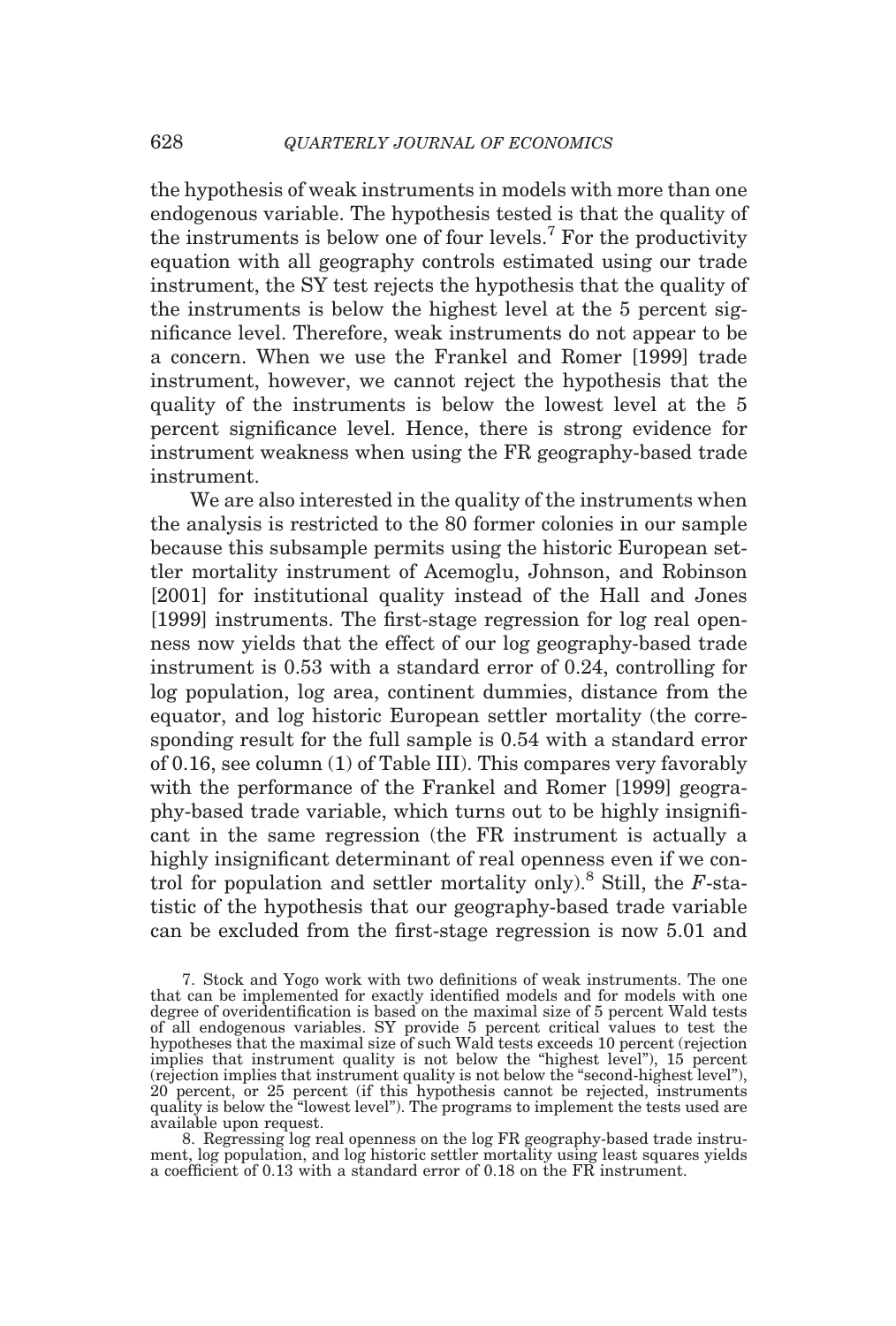therefore considerably below the Staiger and Stock [1997] rule of thumb of ten. Moreover, the Stock and Yogo [2003] test never rejects the hypothesis that the quality of instruments is below the lowest level at the 5 percent significance level. Because of the strong evidence for instrument weakness, we conclude that the former colonies sample cannot be relied upon for joint estimation of the effect of trade, scale, and institutions on productivity.

#### V.B. Trade and Productivity

Table IV compares the effect of trade on productivity when using the conventional openness trade measure with the effect when using the real openness trade measure. The dependent variable is log GDP per worker in PPP US\$. The method of estimation is two-stage least squares (TSLS).

In column (1) we check whether openness  $(Open)$  is a significant determinant of productivity when institutional quality and geography are taken into account. This is done by estimating the same specification as Frankel and Romer [1999], except that we

|                        | (1)           | (2)        | (3)          | (4)                           |
|------------------------|---------------|------------|--------------|-------------------------------|
| log ROpen              |               |            | $1.487**$    | $1.028***$                    |
|                        |               |            | (0.676)      | (0.356)                       |
| <i>Open</i>            | 0.394         | $1.013*$   |              |                               |
|                        | (0.656)       | (0.651)    |              |                               |
| log Workforce          | $-0.101$      | $-0.051$   | 0.274        | 0.151                         |
|                        | (0.699)       | (0.066)    | (0.192)      | (0.108)                       |
| log Area               | $0.140*$      | $0.201***$ | $0.146***$   | $0.133***$                    |
|                        | (0.073)       | (0.066)    | (0.056)      | (0.044)                       |
| <i>IQual</i>           | $0.816***$    | $0.780***$ | $0.589**$    | $0.706***$                    |
|                        | (0.122)       | (0.133)    | (0.241)      | (0.198)                       |
| Geo controls           | Africa        | Africa     |              | Africa, Europe Africa, Europe |
| Trade Instrument       | <b>TFitFR</b> | TFitAC     | $log$ TFitFR | $log$ $TFitAC$                |
| Number of observations | 138           | 138        | 138          | 138                           |
|                        |               |            |              |                               |

**TABLE IV** 

THE PRODUCTIVITY REGRESSION: COMPARING OPENNESS WITH REAL OPENNESS

Results of estimating equation (8) using openness  $(Open)$  and log real openness  $(log ROpen)$  (the dependent variable is GDP per worker in PPP US\$). *IQual* denotes our proxy of institutional quality. The estimation method is two-stage least squares. The instruments used are the exogenous variables in the productivity regression plus either the geography-based trade variable of Frankel and Romer (TFitFR) or our geography-based trade variable  $(TFitAC)$ , as well as the population share speaking one of the five primary European languages since birth and distance from the equator. (See Sections III and IV for details on these variables.) Only significant geography controls are included. The procedure used to eliminate insignificant geography controls is explained in footnote 9. All regressions include a constant. Standard deviations are in parentheses. \*\*\* significant at 1 percent; \*\* 5 percent; \* 10 percent.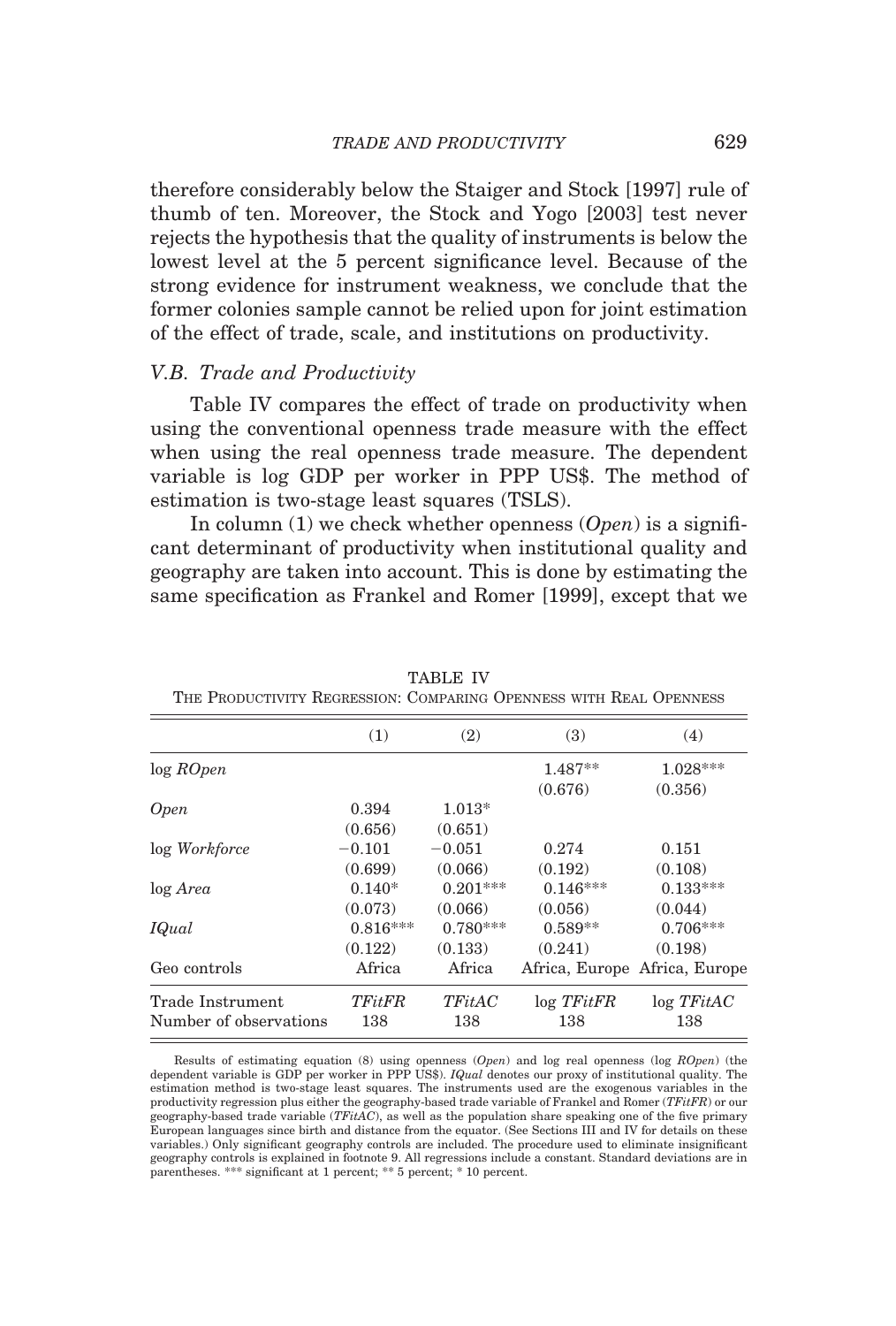add our main proxy of institutional quality and significant continent dummies as determinants of productivity (following FR we measure scale using workforce).<sup>9</sup> The instruments used are the FR geography-based trade variable, the population share speaking one of the five primary European languages since birth, distance from the equator, and the exogenous variables included in the productivity equation.<sup>10</sup> The results indicate that openness and scale are insignificant determinants of productivity in this case, while the proxy of institutional quality is highly significant. This mirrors findings in Rodrik [2000], Alcalá and Ciccone [2001], and Rodrik, Subramanian, and Trebbi [2002].

Column  $(2)$  explores how results change when we use our geography-based trade instrument instead of the Frankel and Romer [1999] instrument. The specification is exactly the same as in the previous column in all other respects. It can be seen that our proxy of institutional quality remains highly significant and scale continues to be highly insignificant. Openness is significant at the 10 percent level but insignificant at the 5 percent level. The significance level of the trade variable falls when we use log openness to measure trade, or GADP or rule of law as alternative proxies of institutional quality [Alcalá and Ciccone 2001].

In column  $(3)$  we estimate the effect of trade on productivity using the log real openness (log ROpen) trade measure. We continue to control for log workforce, log area, our main proxy of institutional quality, and significant continent dummies. The instruments used are the Frankel and Romer [1999] geographybased trade variable, the European languages variable, distance from the equator, and the exogenous variables included in the productivity equation. The main news is that the effect of trade is now significant at the 5 percent level.

In column  $(4)$  we check how the results using the real openness trade measure change when we employ our geography-based

630

<sup>9.</sup> The procedure we use to select the geography controls in the productivity equation is to start out with all geography controls and eliminate the most insignificant ones as regressors as well as instruments sequentially until each<br>remaining geography control is significant at the 10 percent level. The exception to this rule is distance from the equator, which is maintained as an instrument even when we eliminate it from the productivity equation. We then make sure<br>that the specification is robust in the sense that the excluded geography controls taken one by one are not significant at the 10 percent level or more significant than the included geography controls when they are put back into the productivity equation.

<sup>10.</sup> Frankel and Rose [2002] also analyze the effect of openness and institutional quality on productivity but treat institutional quality as an exogenous variable.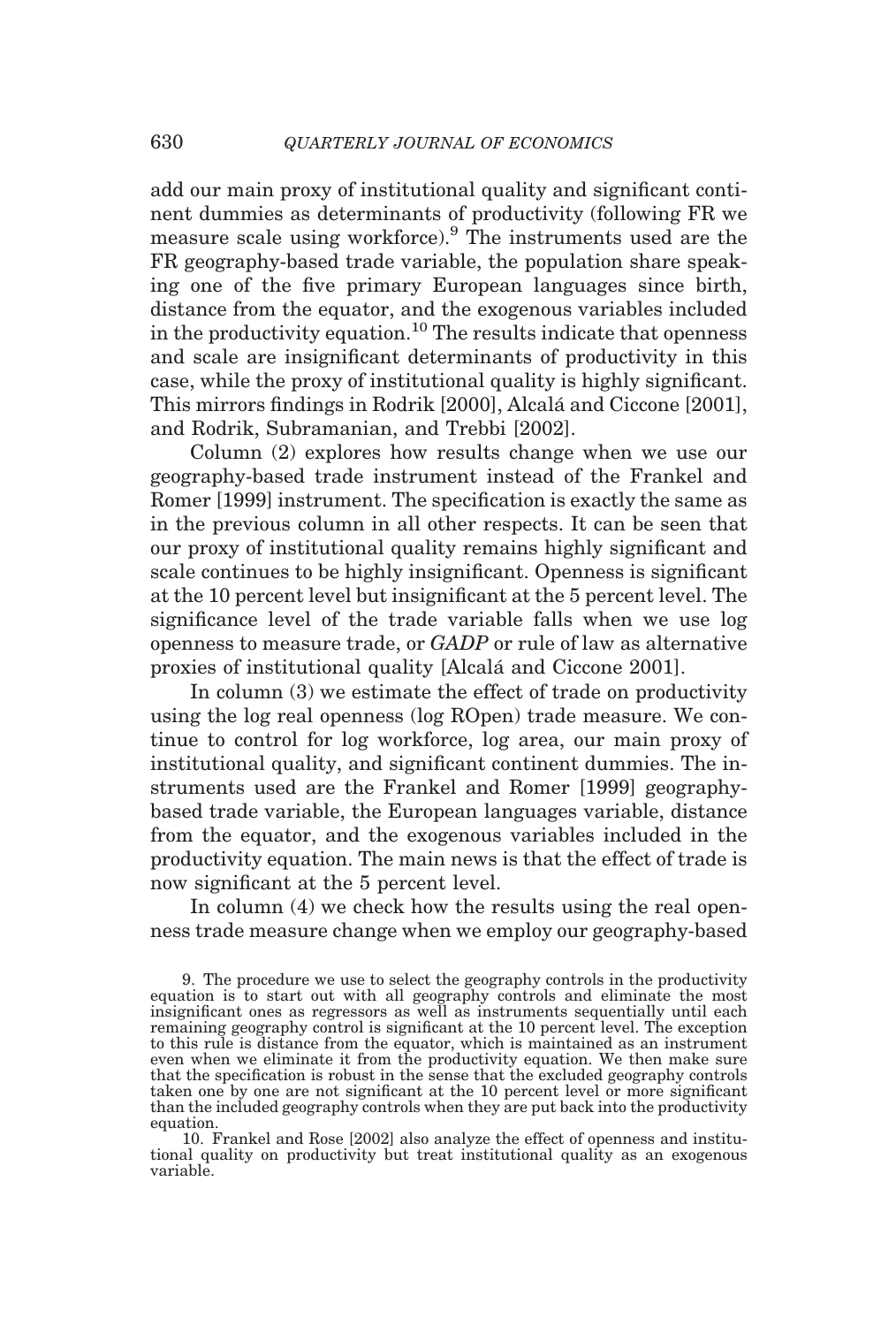trade instrument instead of the Frankel and Romer [1999] instrument. The specification is the same as in the previous column in all other regards. The real openness trade measure is now significant at the 1 percent level. This remains true when we proxy institutional quality using GADP or rule of law. Summarizing, trade is a highly significant determinant of productivity when we use the log real openness measure, but insignificant at the 5 percent level when we use the openness or the log openness measures of trade.<sup>11</sup>

Table V analyzes the effect of real openness on average labor productivity in some more detail. Because we are concerned about workforce measuring scale with error, we now follow Alesina, Spolaore, and Wacziarg [2000] in using population instead. Moreover, in Panel A, we include all geography controls in the empirical analysis. Panel B only includes significant geography controls. The method of estimation continues to be TSLS. The instruments used are our log geography-based trade variable, the European languages variable, distance from the equator, and the exogenous variables included in the productivity equation.

In column (1) it can be seen that trade is a significant determinant of productivity at the 1 percent level even when all geography controls are included in the regression. The elasticity of productivity with respect to real openness is 1.23. This implies that an increase in real openness taking a country from the twentieth percentile to the median value raises productivity by 160 percent and an increase from the twentieth percentile to the eightieth percentile raises productivity by a factor of six. The elasticity of productivity with respect to population is 0.27 and significant at the 5 percent level. The effect of trade and scale on productivity remains basically unchanged when we include significant geography controls only. The main news is that our proxy of institutional quality is significant at the 1 percent level.

Column (2) eliminates the three countries with the highest level of real openness (Hong Kong, Luxembourg, and Singapore) to see whether our findings are robust, following Rodrik [2000]. The effect of trade and scale on productivity changes very little compared with the previous column. When we include significant

<sup>11.</sup> Dollar and Kraay [2003a] use decadal growth regressions to show that increases in real openness over time raise aggregate productivity growth. They mercases in real openeds over the rane aggregate productivity given in<br>also estimate the effect of real openness, scale, and institutional quality on<br>productivity levels but show that results cannot be relied upon because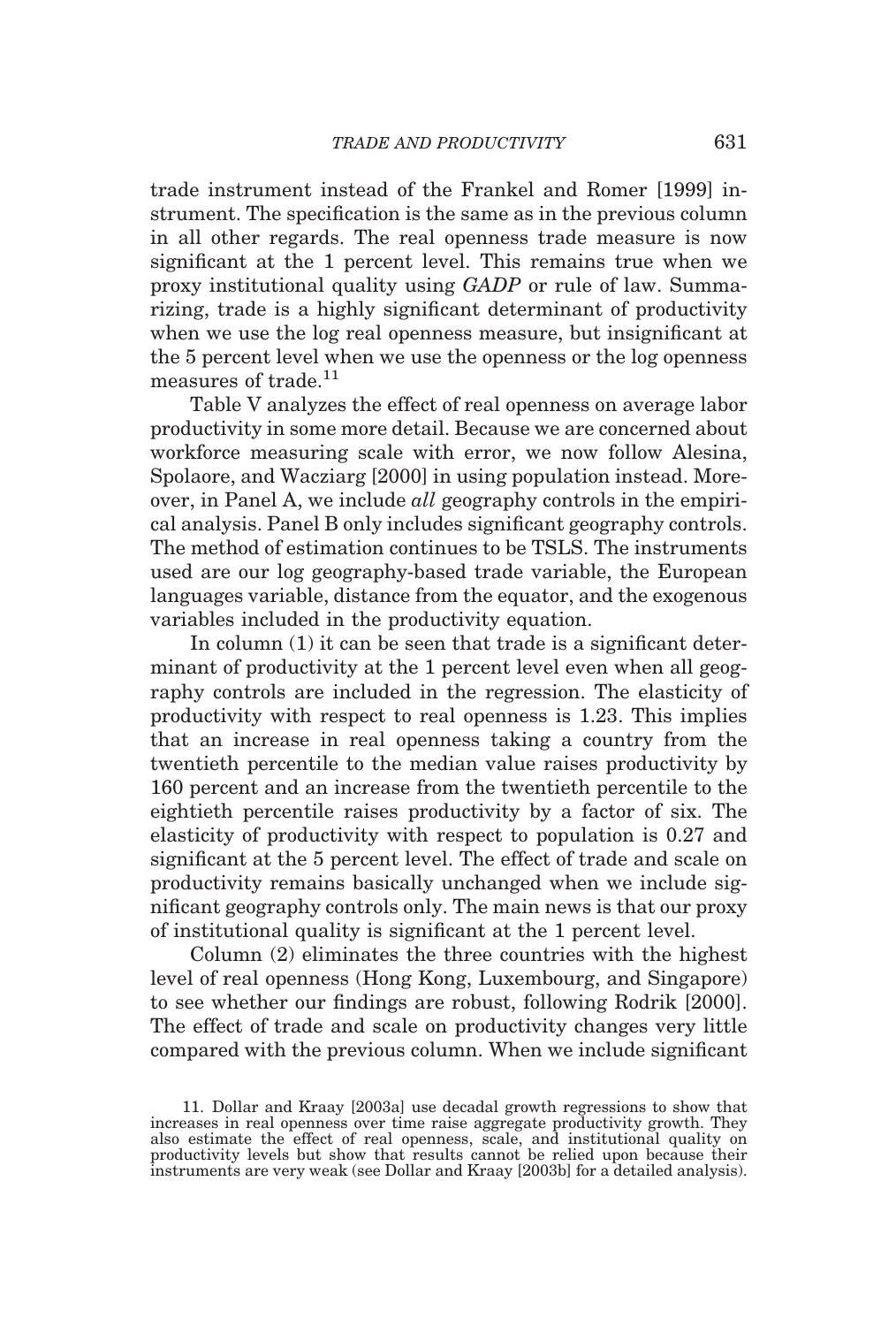#### **QUARTERLY JOURNAL OF ECONOMICS**

|                                              | Benchmark<br>(1)                      | Excluding<br>Hong Kong,<br>Luxembourg,<br>Singapore<br>(2) | Excluding major Additional geo<br>oil producers<br>(3)      | controls<br>(4)                                                         |
|----------------------------------------------|---------------------------------------|------------------------------------------------------------|-------------------------------------------------------------|-------------------------------------------------------------------------|
|                                              |                                       |                                                            | PANEL A: TSLS estimation with all geo controls              |                                                                         |
| log ROpen                                    | $1.229***$                            | $1.178***$                                                 | $1.135***$                                                  | $1.002***$                                                              |
|                                              | (0.339)                               | (0.308)                                                    | (0.371)                                                     | (0.322)                                                                 |
| log Population                               | $0.266**$                             | $0.282**$                                                  | $0.286***$                                                  | $0.239**$                                                               |
|                                              | (0.115)                               | (0.112)                                                    | (0.107)                                                     | (0.115)                                                                 |
| log Area                                     | 0.062                                 | 0.013                                                      | 0.038                                                       | 0.054                                                                   |
|                                              | (0.052)                               | (0.048)                                                    | (0.055)                                                     | (0.045)                                                                 |
| <b>IQual</b>                                 | 0.33                                  | 0.337                                                      | 0.323                                                       | $0.441*$                                                                |
|                                              | (0.261)                               | (0.247)                                                    | (0.251)                                                     | (0.236)                                                                 |
| Geo controls                                 | All continents<br>distance<br>equator | All continents<br>distance<br>equator                      | All continents<br>distance<br>equator                       | All continents,<br>distance<br>equator,<br>3 additional<br>geo controls |
|                                              |                                       |                                                            | PANEL B: TSLS estimation with significant geo controls only |                                                                         |
| log ROpen                                    | $1.123***$                            | $1.072***$                                                 | 1.038***                                                    | $0.905***$                                                              |
|                                              | (0.306)                               | (0.304)                                                    | (0.345)                                                     | (0.28)                                                                  |
| log Population                               | $0.227**$                             | $0.251**$                                                  | $0.249**$                                                   | $0.202**$                                                               |
|                                              | (0.101)                               | (0.106)                                                    | (0.099)                                                     | (0.097)                                                                 |
| log Area                                     | $0.084**$                             | 0.038                                                      | $0.07*$                                                     | $0.065*$                                                                |
|                                              | (0.04)                                | (0.043)                                                    | (0.042)                                                     | (0.033)                                                                 |
| <b>IQual</b>                                 | $0.407***$                            | $0.63***$                                                  | $0.501***$                                                  | $0.518***$                                                              |
|                                              | (0.155)                               | (0.176)                                                    | (0.181)                                                     | (0.141)                                                                 |
| Geo controls                                 | Africa,<br>America                    | Africa,<br>Europe                                          | Africa, America                                             | Asia, 3<br>additional<br>geo controls                                   |
| $P$ -value<br>overidentifying<br>restriction | 0.52                                  | 0.61                                                       | 0.77                                                        | 0.83                                                                    |
| Number of<br>observations                    | 138                                   | 135                                                        | 129                                                         | 138                                                                     |

|                                                 | TABLE V |  |  |
|-------------------------------------------------|---------|--|--|
| THE PRODUCTIVITY REGRESSION USING REAL OPENNESS |         |  |  |

Results of estimating equation (8) using the log of real openness ( $log ROpen$ ) (the dependent variable is GDP per worker in PPP US\$). The estimation method is two-stage least squares. IQual denotes our proxy of institutional quality. The instruments used are the exogenous variables in the productivity regression plus the log of our geography-based trade instrument, the population share speaking one of the five primary European languages since birth, and distance from the equator. (See Sections III and IV for details on these variables.) The procedure used to eliminate insignificant geography controls is explained in footnote 9. All<br>regressions include a constant. "All continents" refers to four continent dummies (Europe, Africa, America, Asia). Major oil producers are listed in the Appendix. "3 additional geo controls" refers to dummies for East Asia, Latin America, and Sub-Saharan Africa. Standard deviations are in parentheses. \*\*\* significant at 1 percent; \*\* 5 percent; \* 10 percent.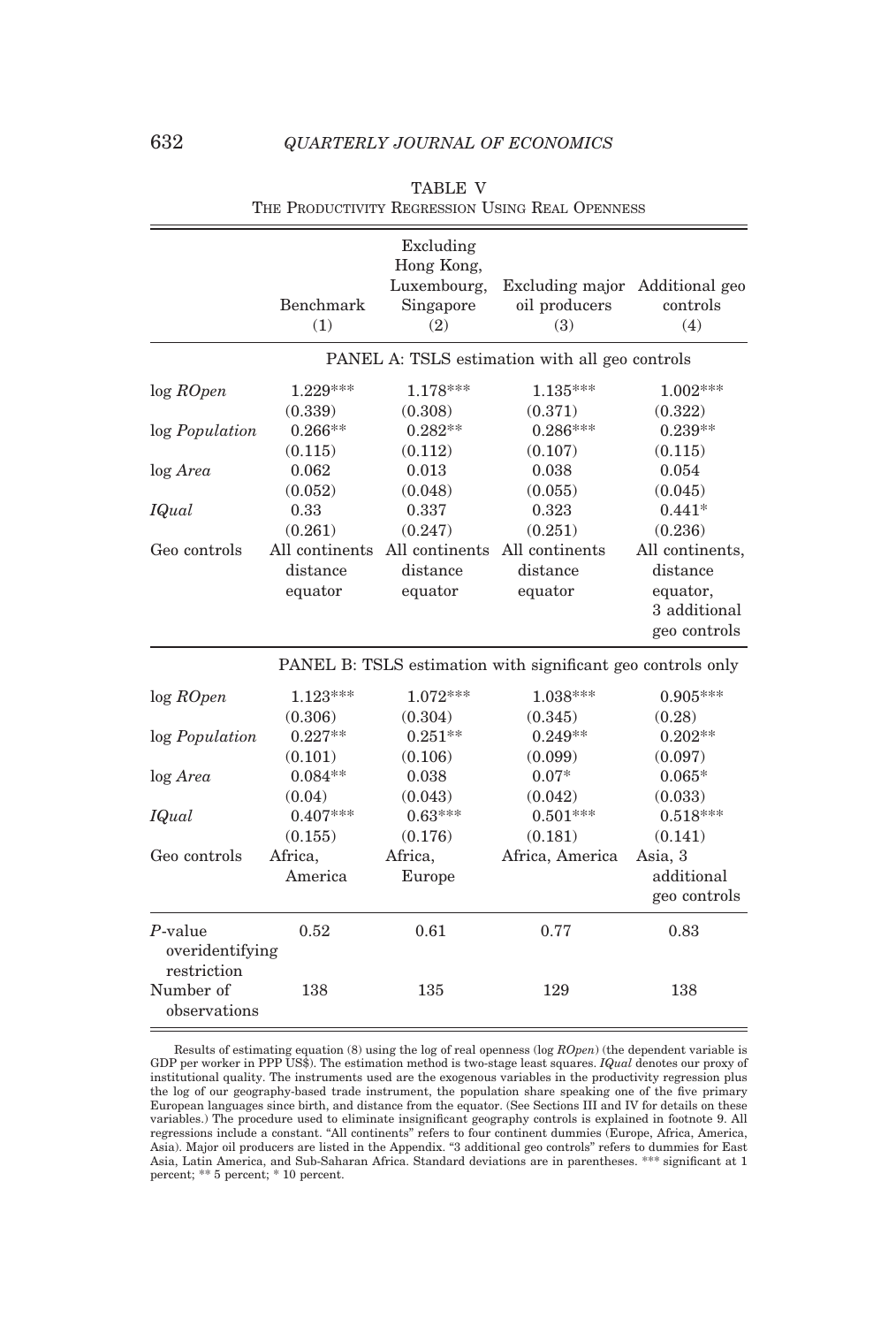geography controls only, institutional quality becomes significant at the 1 percent level. In column (3) we follow Mankiw, Romer, and Weil [1992] in eliminating all countries that are major oil producers (these countries are listed in the Appendix). Again, results change little relative to the previous column, except that scale is now significant at the 1 percent level when we include all geography controls. Column (4) adds three geography controls (East Asia, Latin America, and Sub-Saharan Africa) to the empirical analysis. The elasticity of productivity with respect to real openness continues to be significant at the 1 percent level and is now equal to 1. The elasticity of productivity with respect to population is 0.24 and significant at the 5 percent level. Our proxy of institutional quality continues to be highly significant when we include significant geography controls only.

Figure I checks whether outliers drive the effect of trade on average labor productivity by plotting real openness predicted by the instruments against average labor productivity not explained by variables other than real openness. It can be seen that there seem to be no obvious outliers.

All specifications in Panel B of Table V maintain distance from the equator as an instrument, following Hall and Jones [1999]. The implied overidentifying restriction cannot be rejected for any of the specifications (the  $P$ -values are given at the bottom of the table). In overidentified models, the limited-information maximum-likelihood (LIML) estimator is preferable to TSLS when instruments are weak [Stock, Wright, and Yogo 2002]. When we implement the LIML estimator, we find almost identical coefficients and standard errors than using TSLS (not in the table). It is also noteworthy that the Stock and Yogo [2003] weak-instrument test for LIML estimation rejects the hypothesis that the quality of instruments is below the highest level at the 5 percent significance level. Hence, there is no evidence that LIML estimates may be distorted because of weak instruments.

The effect of real openness and population on productivity is robust to using GADP or rule of law as alternative proxies of institutional quality. For example, for the specifications in Table V with all geography controls, we find that the elasticity of productivity with respect to real openness is always greater than 1.1 and significant at the 1 percent level whatever the proxy for institutional quality used. The elasticity with respect to population is always greater than 0.26 and significant at the 5 percent  $level$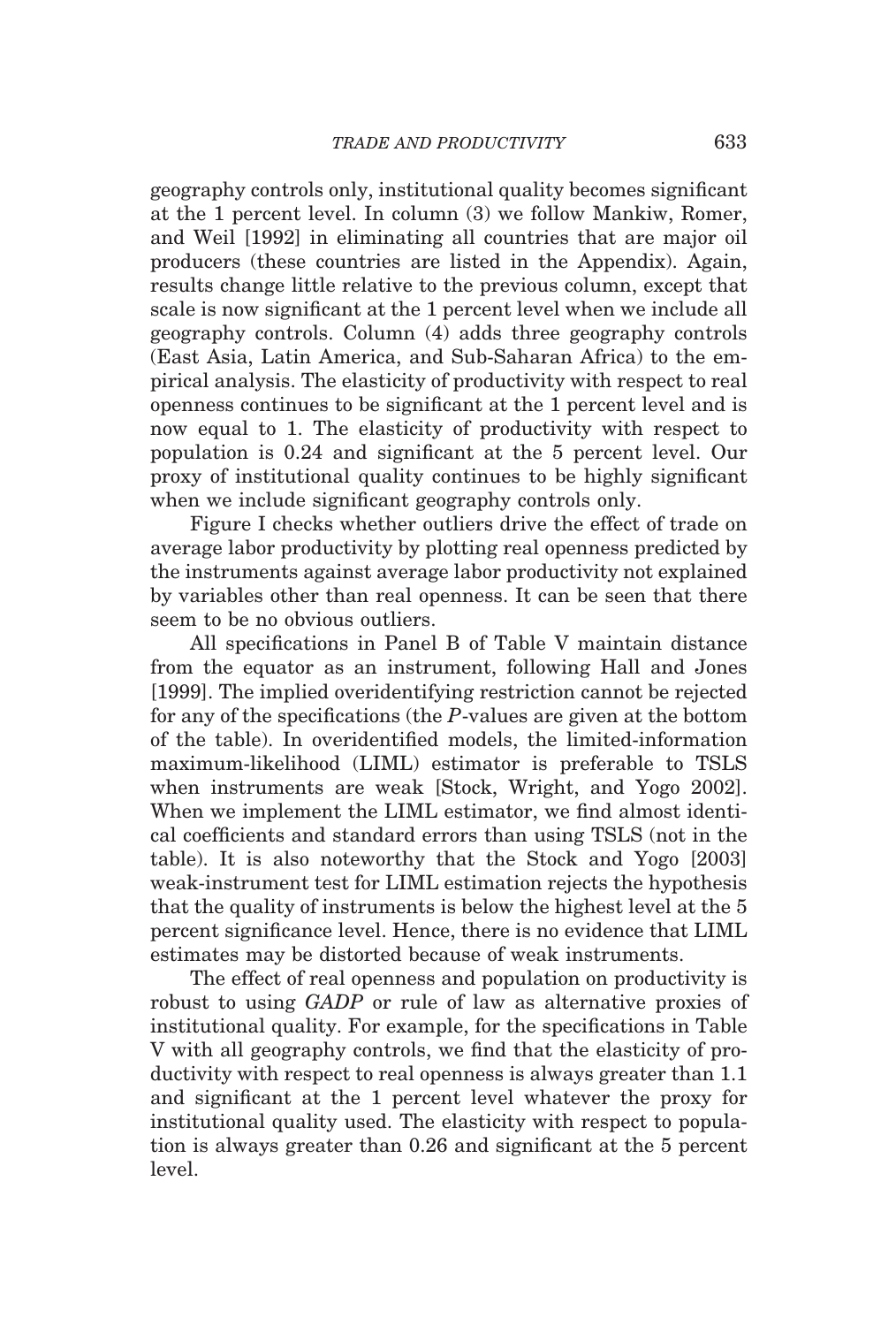

FIGURE I Partial Scatter Plot: Real Openness-Productivity The vertical axis measures the deviation from the mean of

 $\log (GDP PP P P W or k force) - (\hat{a}_0 + \hat{a}_2 \log Population + \hat{a}_3 \log Area + \hat{a}_4 I Q u a l + \hat{a}_5 X)$ 

(notice that log real openness does not appear in the equation) with the coefficient estimates  $\hat{a}_0$ ,  $\hat{a}_2$ ... $\hat{a}_5$  taken from column (1) of Panel A of Table V. IQual denotes our proxy of institutional quality (see Section IV for details on this variable). The horizontal axis measures the deviation from the mean of the value of log real openness predicted by the instruments. The two observations with the lowest predicted real openness are China and India, and the one with the highest predicted real openness is Luxembourg.

We also analyze the statistical significance of real openness as a determinant of productivity using the Moreira [2003] test statistic, which is fully robust to instrument weakness asymptotically. Figure II summarizes our results by plotting the TSLS estimates of the effect of real openness and institutional quality on productivity and the associated 95 percent confidence ellipsoids (the boundary of the cloud of crosses). The ellipsoids contain all combinations that are not significantly different from the TSLS estimates at the 5 percent level. The three graphs correspond to the specifications in Table V with all geography controls, with the exception of the specification eliminating Hong Kong,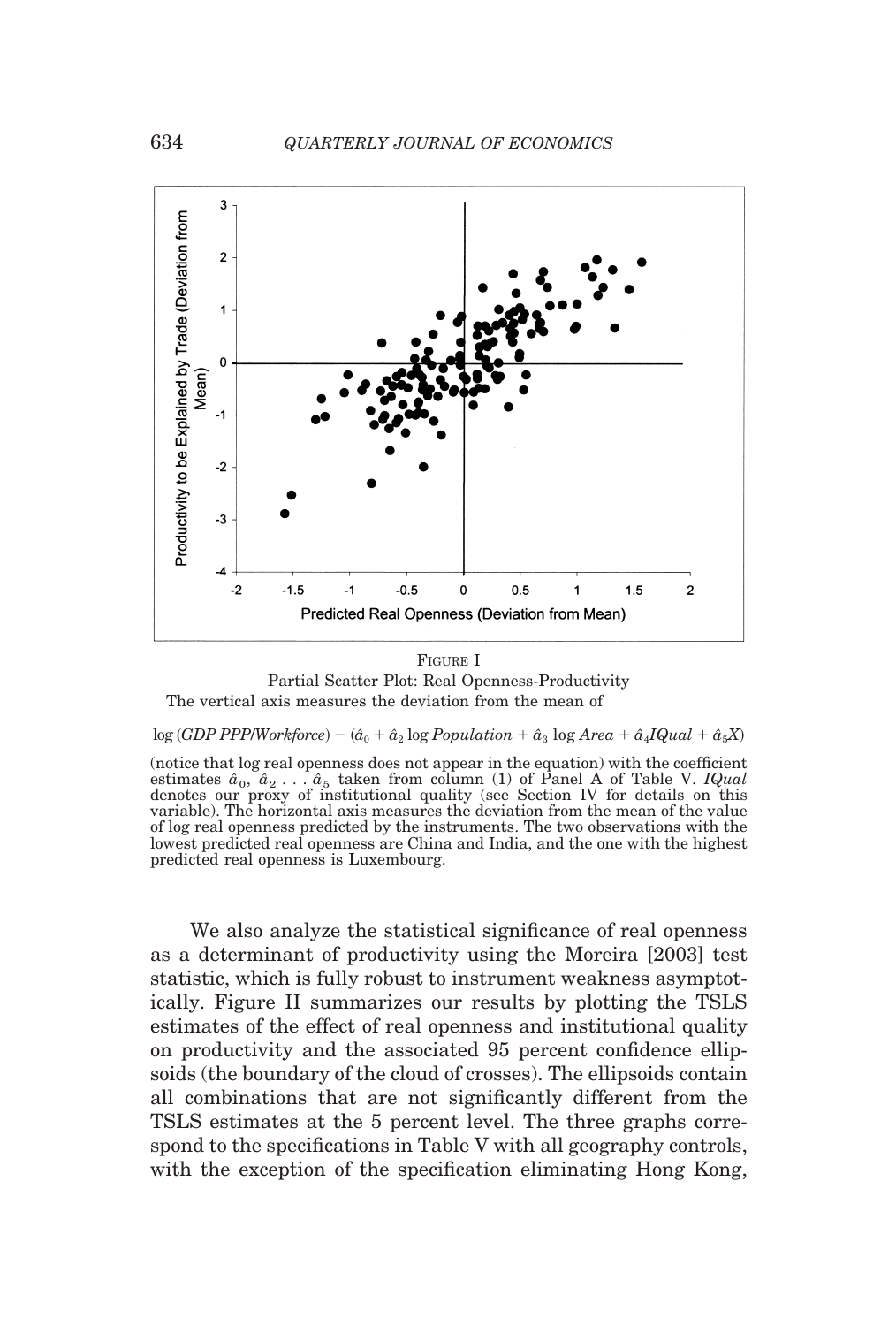

Additional Geo Controls (Table V, Panel A, column (4))

**FIGURE II** 

Moreira [2003] 95 Percent Confidence Ellipsoids for the Effect of Real Openness and Institutional Quality on Productivity

ROpen denotes real openness, and IQual denotes our proxy of institutional quality (see Section IV for details on these variables). The clouds consist of all combinations of the effect of trade and institutions on productivity that are not significantly different at the 5 percent level from the TSLS estimates. The results are generated using Ox version 3.30.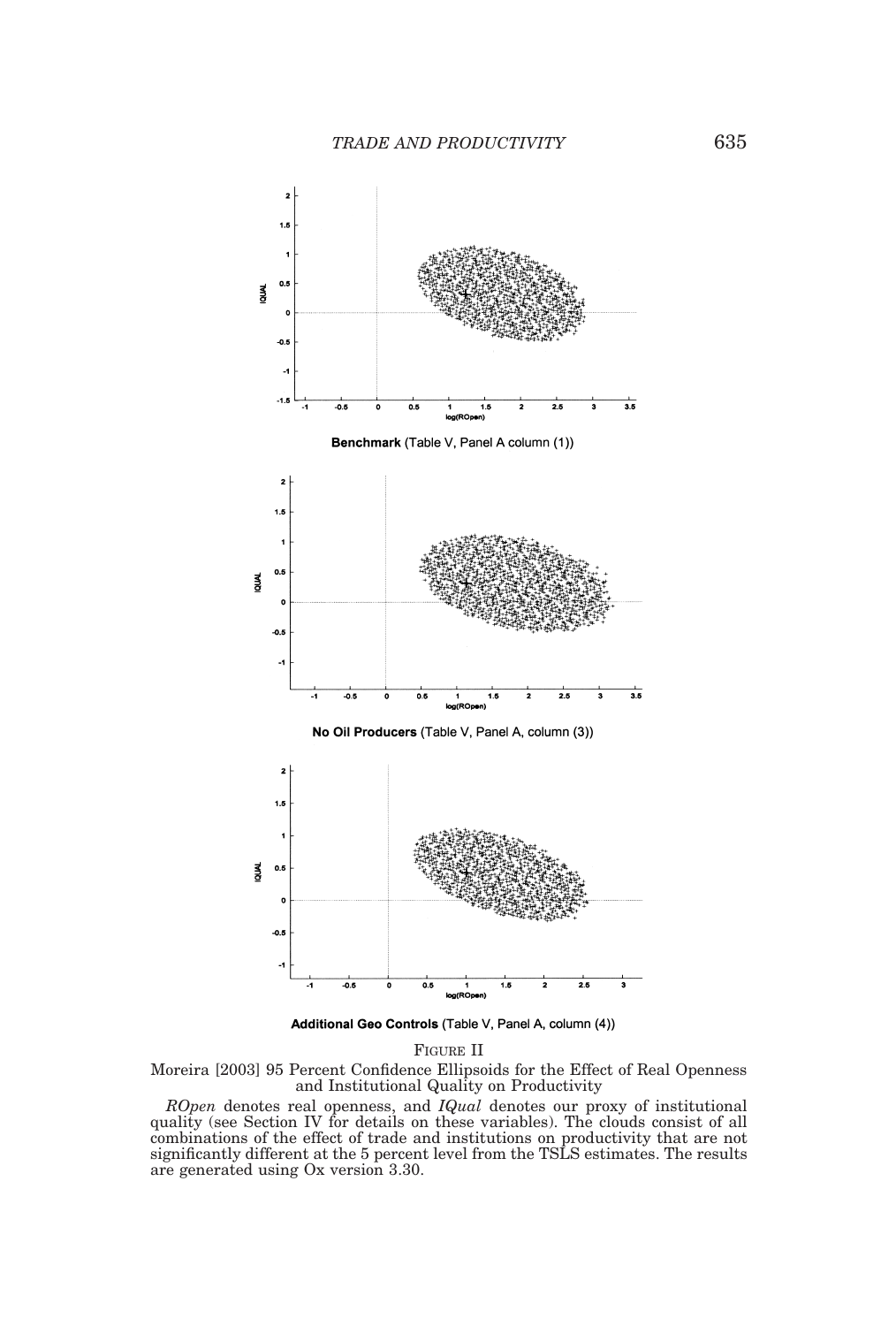Luxembourg, and Singapore (which would be indistinguishable from the benchmark). It can be seen that the 95 percent confidence ellipsoids only contain points where the effect of real openness on productivity is strictly positive. Moreira [2003] and Startz, Nelson, and Zivot [2001] also provide fully robust test statistics for the significance of individual endogenous variables. These statistics yield that the hypothesis that trade is not a significant determinant of productivity can be rejected at the 2 percent level for all specifications in Table V.

Our result of a significant and robust effect of real openness on productivity stands in contrast with Rodrik, Subramanian, and Trebbi's [2002] finding that institutional quality is significant and real openness insignificant when both are included in the productivity equation.<sup>12</sup> RST's empirical analysis of the effect of real openness and institutional quality on productivity is subject to two major limitations when compared with our approach. First, RST do not control for population or other measures of country size (the reasons why country size should be controlled for when estimating the effect of trade on productivity are detailed in Frankel and Romer [1999] and Alesina, Spolaore, and Wacziarg [2000]). Moreover, RST employ instruments that are very weak in their samples once country size is taken into account. Their specification and instruments are therefore not useful for disentangling the effects of trade and institutional quality on productivity. For example, the preferred specification of RST combines the former colonies sample and the European settler mortality instrument with the FR trade instrument. This is the combination we have shown earlier to result in the trade instrument not predicting real openness at all.<sup>13</sup> Our finding that population and real openness are significant determinants of productivity even when institutional quality is accounted for relies on instruments that are not weak.

<sup>12.</sup> Their empirical work focuses on showing that trade is not a robust determinant of productivity when measured using openess. But in their robust-<br>ness checks they also follow Alcalá and Ciccone [2001] and Dollar and Kraay [2003a] in considering the real openness trade measure.

<sup>13.</sup> Rodrik, Subramanian, and Trebbi also estimate the effect of real openness and institutional quality on productivity by combining the Dollar and Kraay [2003a] geography-based trade instrument with the European settler mortality instrument or the European language instruments. Dollar and Kraay [2003b] show that both combinations result in very weak instruments.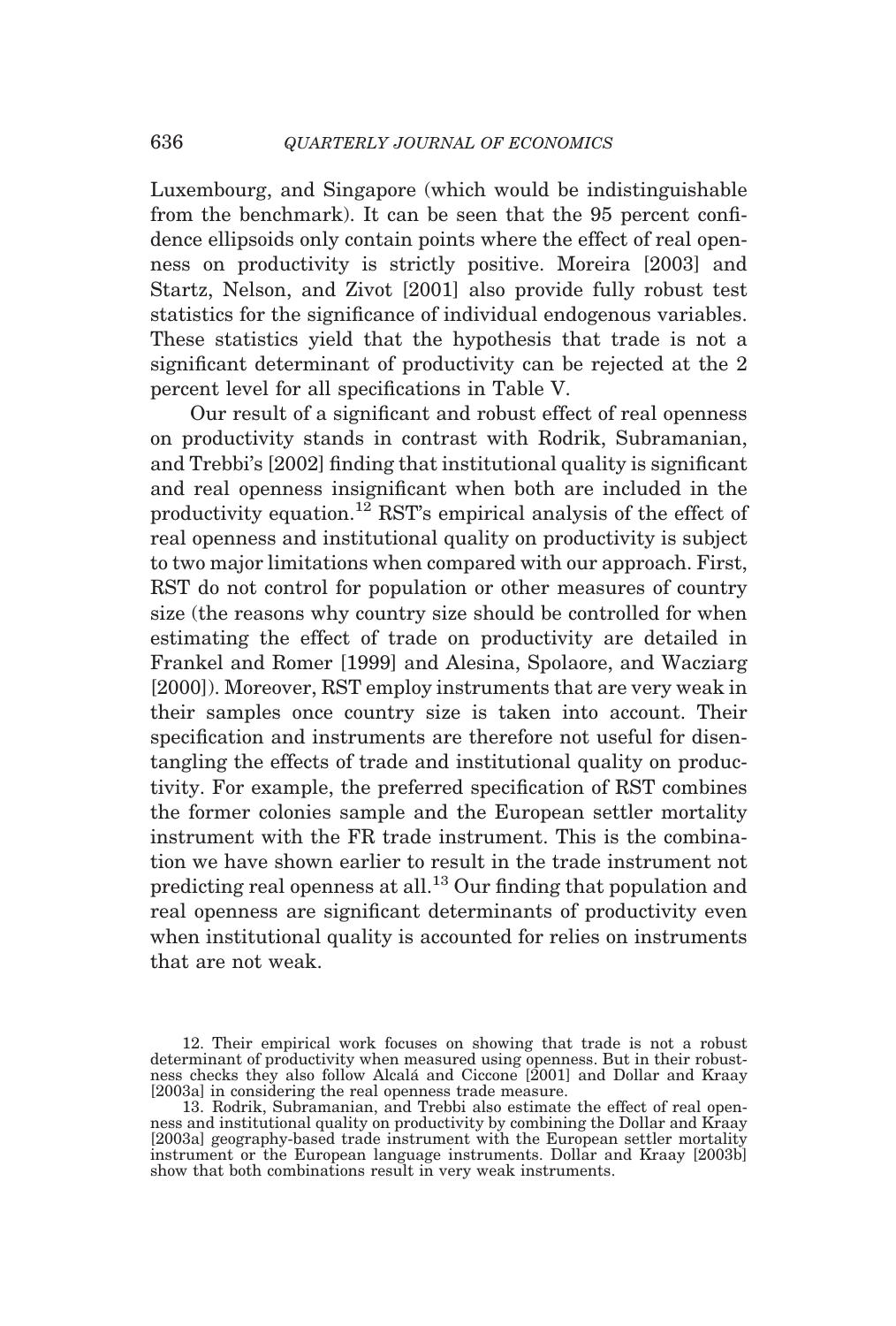|                        | Dependent<br>variable is<br>log E<br>(1) | Dependent<br>variable is<br>$log (K/Y)^{1/2}$<br>(2) | Dependent<br>variable is<br>log H<br>(3) |
|------------------------|------------------------------------------|------------------------------------------------------|------------------------------------------|
| log ROpen              | $1.267**$                                | 0.055                                                | $-0.061$                                 |
|                        | (0.524)                                  | (0.11)                                               | (0.090)                                  |
| log Population         | $0.341**$                                | $-0.034$                                             | $-0.001$                                 |
|                        | (0.140)                                  | (0.03)                                               | (0.027)                                  |
| log Area               | 0.044                                    | $0.054***$                                           | 0.003                                    |
|                        | (0.061)                                  | (0.015)                                              | (0.015)                                  |
| <i>IQual</i>           | 0.189                                    | $0.170**$                                            | $0.258***$                               |
|                        | (0.23)                                   | (0.066)                                              | (0.054)                                  |
| Geo controls           | Europe                                   | Africa                                               | Africa                                   |
|                        | America                                  |                                                      | Asia                                     |
| Number of observations | 102                                      | 102                                                  | 102                                      |

**TABLE VI TRADE AND TFP** 

Results of estimating equation (8) using each of the three components on the right-hand side of equation  $(9)$  in logs as the left-hand-side variable. The estimation method is two-stage least squares. E denotes factor efficiency,  $K/Y$  the aggregate capital-output ratio, H the average level of human capital, IQual our proxy of institutional quality, and *ROpen* denotes real openness. The instruments used are the exogenous variables in the productivity regression plus the log of our geography-based trade instrument, the population share speaking one of the five primary European languages since birth, and distance from the equator. (See Sections III and IV for details on these variables.) Only significant geography controls are included. The procedure used to eliminate insignificant geography controls is explained in footnote 9. All regressions include a constant. Standard deviations are in parentheses. \*\*\* significant at 1 percent; \*\* 5 percent; \* 10 percent.

# V.C. Trade and Total Factor Productivity

Table VI summarizes our analysis of the channels through which trade affects average labor productivity. Column (1) regresses the log of factor efficiency on log real openness, log population, log area, the *IQual* proxy of institutional quality, and significant geography controls for the 102 countries where data are available. The method of estimation is TSLS and the instruments are our geography-based trade variable, the European languages variable, distance from the equator, and the exogenous variables included in the estimating equation. It can be seen that both real openness and population are significant determinants of factor efficiency at the 5 percent level while our proxy of institutional quality is highly insignificant. (As factor efficiency and total factor productivity are related by  $TFP<sub>c</sub> = E<sub>c</sub><sup>1-\alpha</sup>$ , the marginal effects of trade and scale on log total factor productivity can be obtained by multiplying the coefficients in the table by  $1 - \alpha = \frac{2}{3}$ . Columns (2) and (3) repeat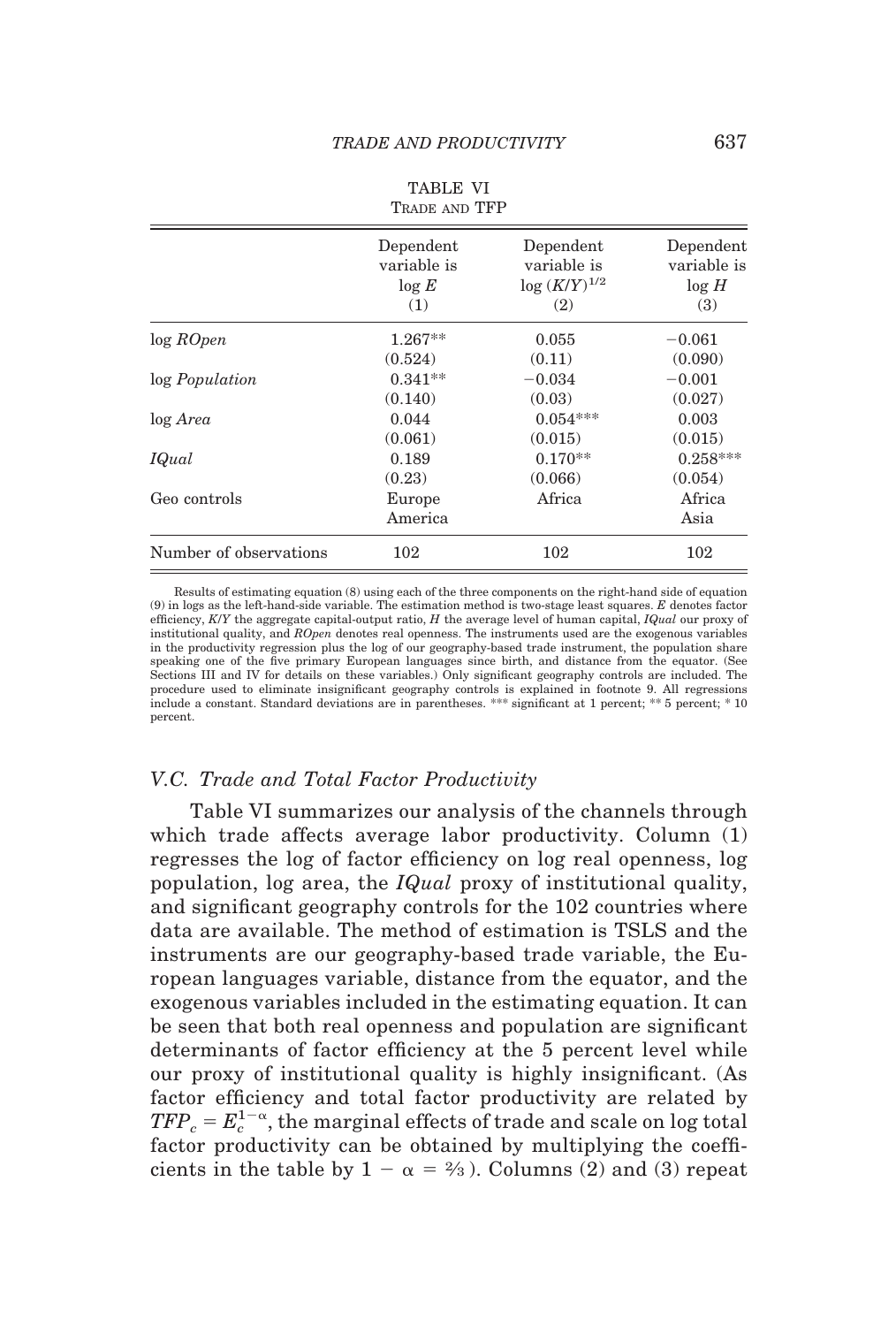the analysis using the log of the physical capital-output ratio raised to the power 0.5 and the average level of human capital, respectively, as left-hand-side variables. Now real openness and population are insignificant, and institutional quality is significant. Hence, our results suggest that trade and scale raise average labor productivity through total factor productivity while institutional quality works through capital accumulation

# **VI SUMMARY**

Our analysis of the effect of international trade on aggregate productivity across countries emphasizes *real openness* (imports) plus exports in exchange rate US\$ relative to GDP in purchasing power parity US\$) as a measure of trade. We argue that real openness is a better measure of trade than openness because the openness measure is distorted by cross-country differences in the price of nontradable relative to tradable goods. The distortions arise because openness is decreasing in the relative price of nontradable goods, and nontradable goods are relatively more expensive in countries where production is more efficient (the Balassa-Samuelson effect). Cross-country differences in the relative price of nontradable goods do not affect real openness because the production of nontradable goods in different countries is valued at the same prices.

Using the real openness trade measure, we find that the causal effect of trade on productivity across countries is statistically and economically significant as well as robust. We also find that productivity is affected in an economically and statistically significant way by the size of countries once international trade is taken into account. Regarding the channels through which international trade and scale affect average labor productivity, our findings indicate that they work through total factor productivity.

One of the important issues that remain to be investigated is to what extent trade policy is effective in raising productivity levels. This requires extending the empirical analysis by allowing trade to be determined by trade policy as well as geography and finding valid instruments for endogenous trade policy.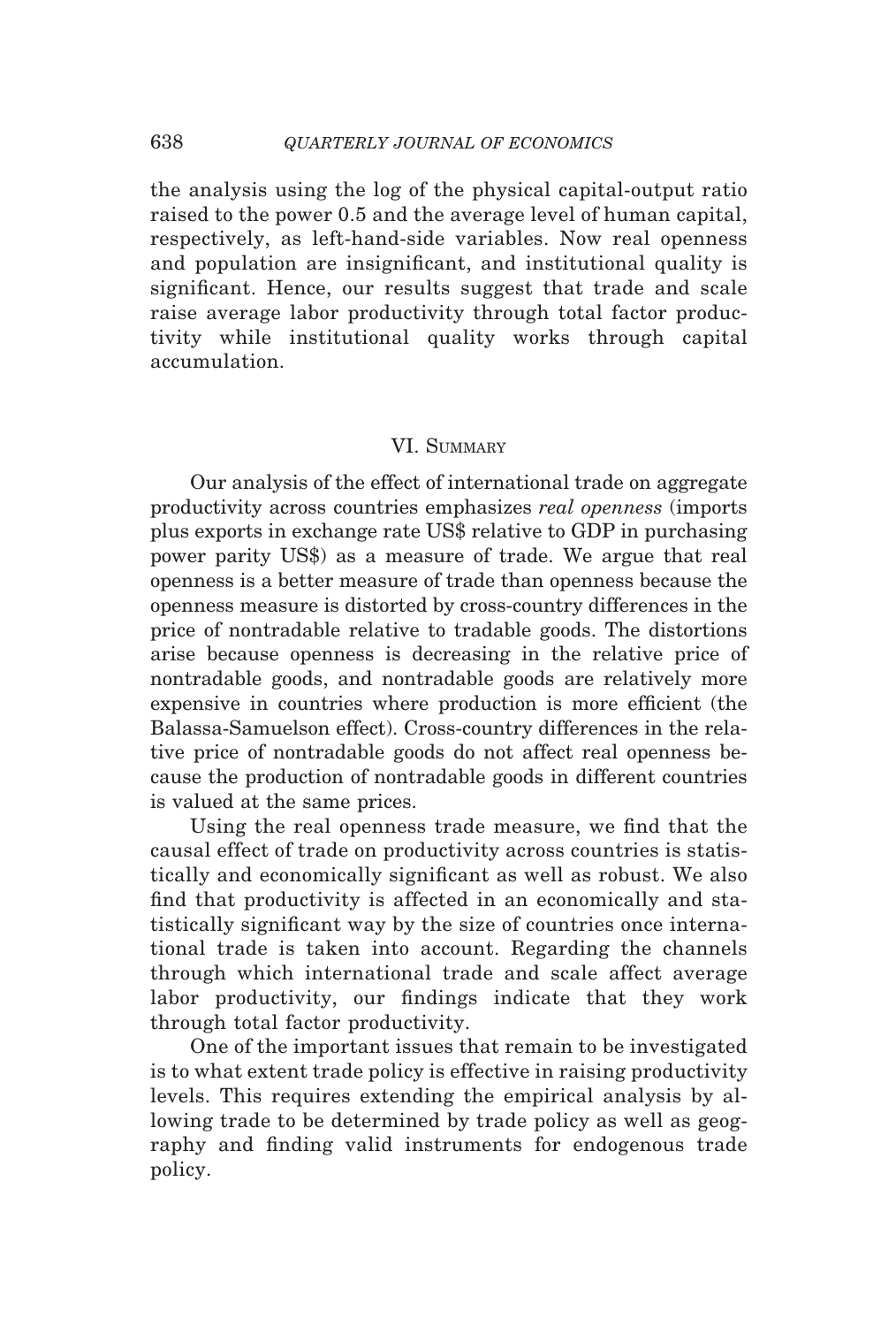#### APPENDIX 1: DATA

#### Obtaining the Geography-Based Trade Instrument

The gravity equation estimated to obtain the geographybased bilateral trade share of country  $i$  with country  $j$  is

$$
\begin{aligned} \log\left(\frac{\tau_{ij}}{PPP\ GDP_i}\right) = \alpha_0 + \alpha_1\log Dist_{ij} + \alpha_2\log DScale_i \\ & + \alpha_3\log Area_i + \alpha_4\log DScale_j + \alpha_5\log Area_j \\ & + \alpha_6(Ldl_i + Ldl_j) + \alpha_7Cb_{ij} + \alpha_8Cb_{ij}\log Dist_{ij} \\ & + \alpha_9Cb_{ij}\log DScale_i + \alpha_{10}Cb_{ij}\log Area_i \\ & + \alpha_{11}Cb_{ij}\log DScale_j + \alpha_{12}Cb_{ij}\log Area_j \\ & + \alpha_{13}Cb_{ij}(Ldl_i + Ldl_j) + v_{ij}, \end{aligned}
$$

where  $\tau_{ii}$  denotes exports of country *i* to country *j* plus exports from *j* to *i*, *Dist<sub>ii</sub>* is the distance between the two countries (great-circle distance between countries' principal cities),  $Ldl_i$ ,  $Ldl_i$  are dummies indicating whether countries i, j are landlocked,  $Cb_{ii}$  is a dummy indicating whether or not the two countries have a common border, and  $v_{ii}$  summarizes the variation in bilateral trade shares not captured by our empirical approach. The common border dummy is included by itself in the regression as well as interacted with other explanatory variables to capture trade between neighboring countries more accurately. The equation is estimated using least squares, employing the Frankel and Romer [1999] data for the right-hand-side variables and bilateral trade data from the *Direction of Trade Statistics* published by the International Monetary Fund. The ordinary least-squares estimates of the coefficients in the bilateral-trade equation are used to determine the predicted value of the bilateral trade share. Predicted bilateral trade shares are then aggregated to obtain the geography-based value of aggregate imports plus exports relative to PPP GDP for each country:

$$
TFit_i = \sum_j \exp\left(\text{Fitted value of } \log \left(\frac{\tau_{ij}}{PPP\ GDP_i}\right)\right)
$$

#### Comparing the Data on Openness and Real Openness

The ten countries with the highest value of  $Open$  are (in this order): Singapore  $(3.18)$ , Luxembourg  $(2.11)$ , Hong Kong  $(2.09)$ ,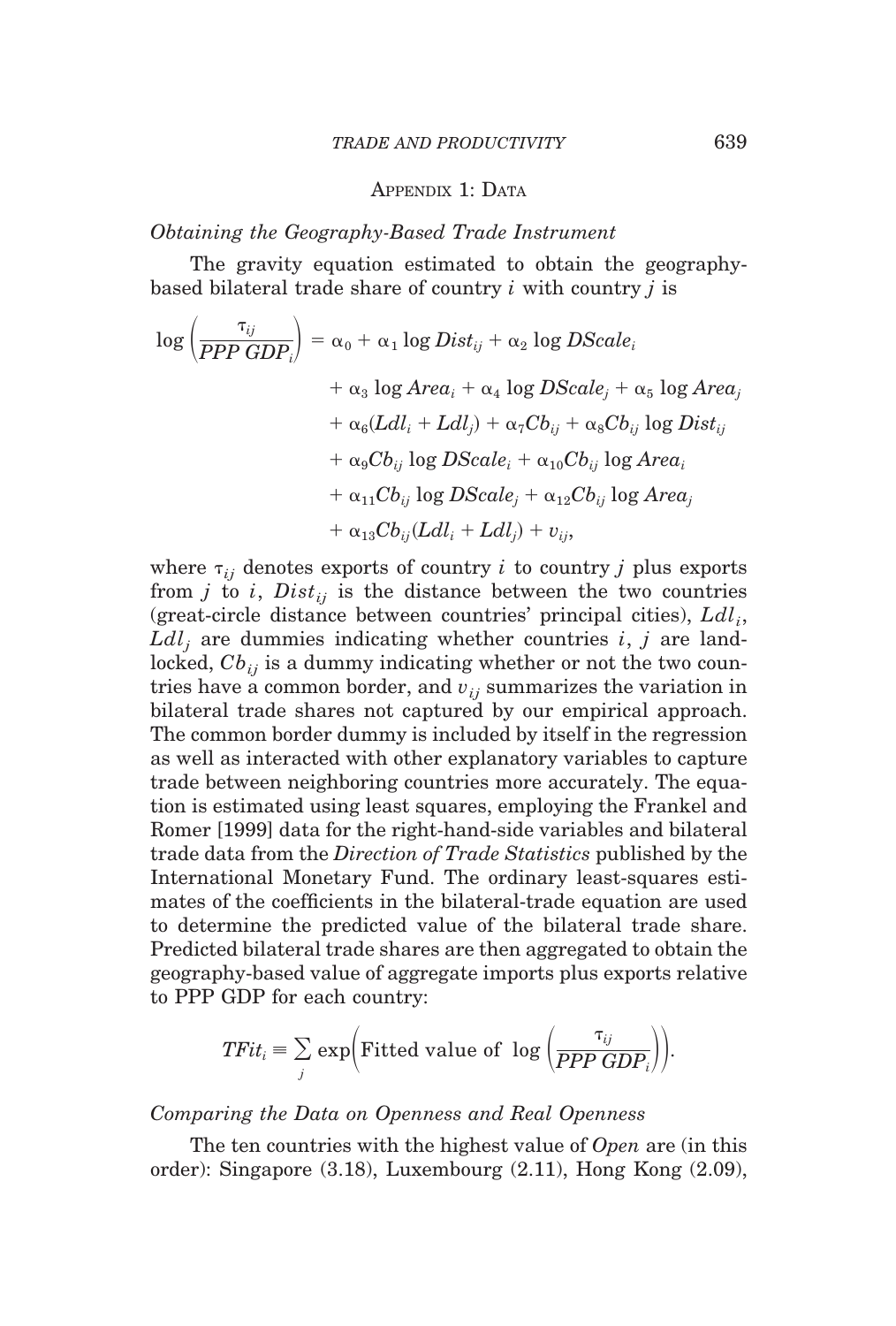Bahrain (1.88), Belize (1.83), St. Lucia (1.65), Malta (1.6), Lesotho  $(1.54)$ , St. Vincent and Grenada  $(1.52)$ , and Belgium  $(1.51)$ . The ten countries with the highest value of *ROpen* are (in this order): Singapore  $(2.63)$ , Bahrain  $(1.72)$ , Luxembourg  $(1.51)$ , Hong Kong  $(1.21)$ , Puerto Rico  $(1.15)$ , Belgium  $(1.08)$ , Bahamas  $(1.0)$ , St. Lucia (0.94), and Barbados (9.67). Evidently, there is considerable overlap. Among the bottom ten countries there is a similar amount of overlap. The ten countries with the lowest value of *Open* are Myanmar  $(0.13)$ , Laos  $(0.14)$ , India  $(0.15)$ , Iran  $(0.15)$ , Argentina (0.17), USA (0.18), USSR (0.18), Mozambique (0.18), Sierra Leone  $(0.19)$ , and Brazil  $(0.19)$ . The ten countries with the lowest value of  $ROpen$  are Bangladesh  $(0.03)$ , Myanmar  $(0.04)$ , India  $(0.04)$ , Nepal  $(0.05)$ , China  $(0.05)$ , Mozambique  $(0.06)$ , Laos  $(0.07)$ , Sierra Leone  $(0.08)$ , Brazil  $(0.08)$ , and Sudan  $(0.08)$ . There are many countries whose position in the ranking changes considerably, however. For example, the United States goes from being the one hundred and forty-seventh country from the top in the Open ranking to the one hundred and eleventh country from the top in the *ROpen* ranking. Lesotho, on the other hand, goes from ninth place in the *Open* ranking to ninetieth place in the *ROpen* ranking. Table II lists all countries moving up or down more than 25 places.

# **Institutional Quality Indices**

Our *IQual* institutional quality proxy averages the following three indicators. Government effectiveness, which proxies mostly bureaucratic efficiency (e.g., bureaucracy/red tape, bureaucracy as an obstacle to business development, strength and expertise of the civil service to avoid drastic interruptions in government services in times of political instability) but also uses some broader data on the functioning of government (e.g., efficiency of mail delivery, quality of public health care, general condition of roads). Rule of law, which uses data on different aspects of crime and the workings of the judiciary (e.g., costs of crime, kidnapping of foreigners, independent and impartial courts) and also issues related to the enforcement of contracts and the protection of intellectual property rights (e.g., enforceability of private contracts, enforceability of government contracts). And graft, which proxies different aspects related to corruption (e.g., corruption among public officials, effectiveness of anticorruption initiatives, mentality regarding corruption). Using the *IQual* institutional quality proxy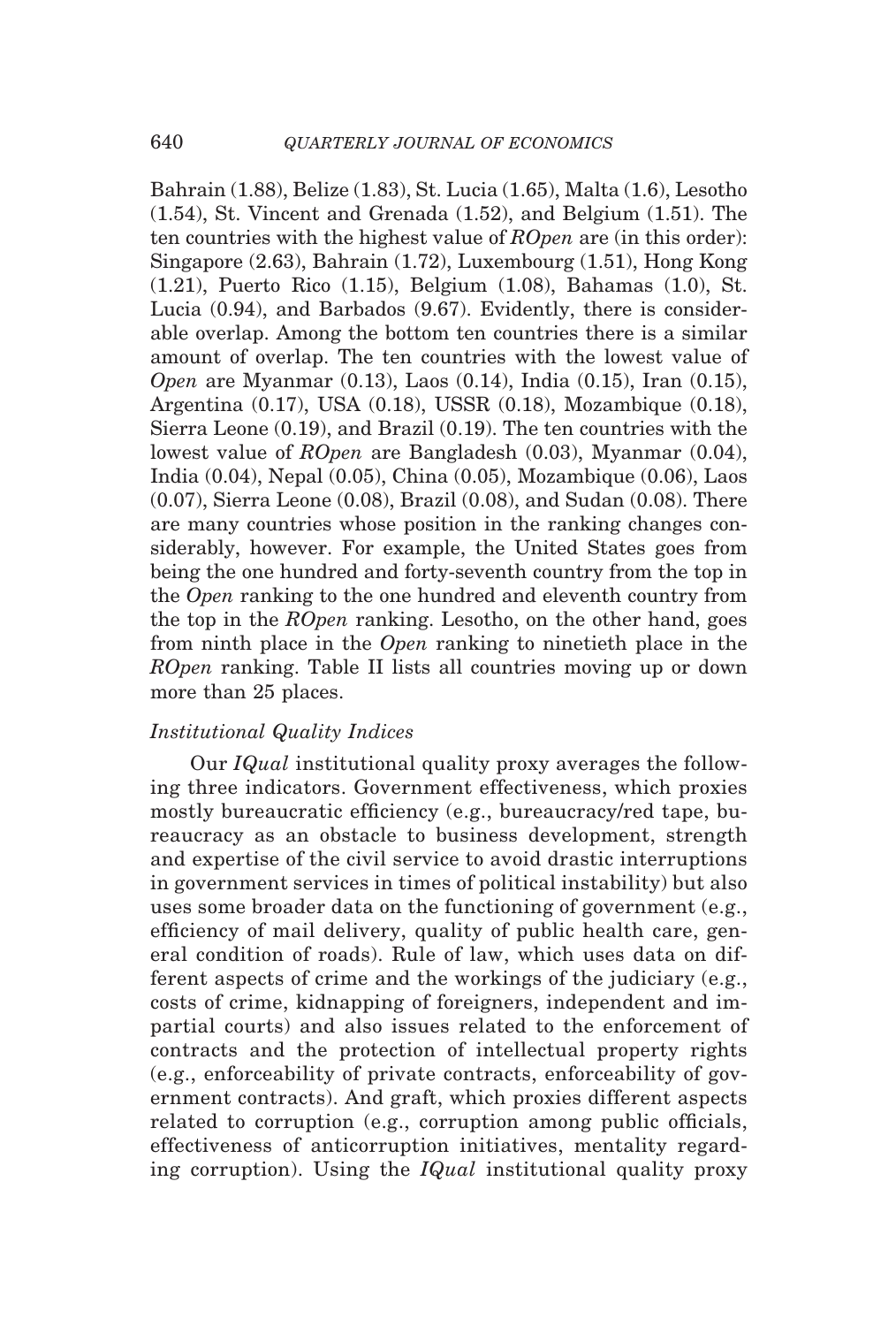reduces the largest possible 1985 sample from 150 to 138 countries.

# Major Oil Producers

We eliminate Angola, Gabon, Congo, Iraq, Oman, Kuwait, Qatar, Saudi Arabia, and the United Arab Emirates because they are major oil producers. The criterion used is that the ratio of thousands of barrels of oil produced per day to GDP exceeded 200,000 in 1985. Our list of major oil producers differs slightly from the list used by Mankiw. Romer, and Weil [1992]. Using the MRW list instead leaves results unaffected, however (we still use our list because we were unable to identify the precise definition of major oil producers of MRW).

# APPENDIX 2. TESTING FOR THE TRADE-RELATED **BALASSA-SAMIELSON EFFECT**

The drawback of the openness trade measure discussed in the main text arises when the price level increases with trade. We now check for this effect by regressing the price level,  $P<sub>e</sub>$ , on real openness and the other explanatory variables used in the productivity equation. The two-stage least squares results are (standard errors are in parentheses)

$$
\log P_c = 0.59 \log ROpen_c + 0.08 \log Population_c
$$
  
(0.15)  

$$
+ 0.06 \log Area_c - 0.06 IQual_c.
$$
  

$$
(0.02) (0.11)
$$

The regression includes all geography controls (dummies for continents and distance from the equator) and a constant. The instruments used are our geography-based trade variable, the population share speaking one of the five primary European languages since birth, and the exogenous variables included in the equation. The number of observations is 138 (the same countries used to estimate the productivity equation). It can be seen that real openness has a highly significant, positive effect on the price level The data therefore confirm the trade-related Balassa-Samuelson effect

The data indicate a trade-related Balassa-Samuelson effect even if we focus on geography-based trade only. Regressing the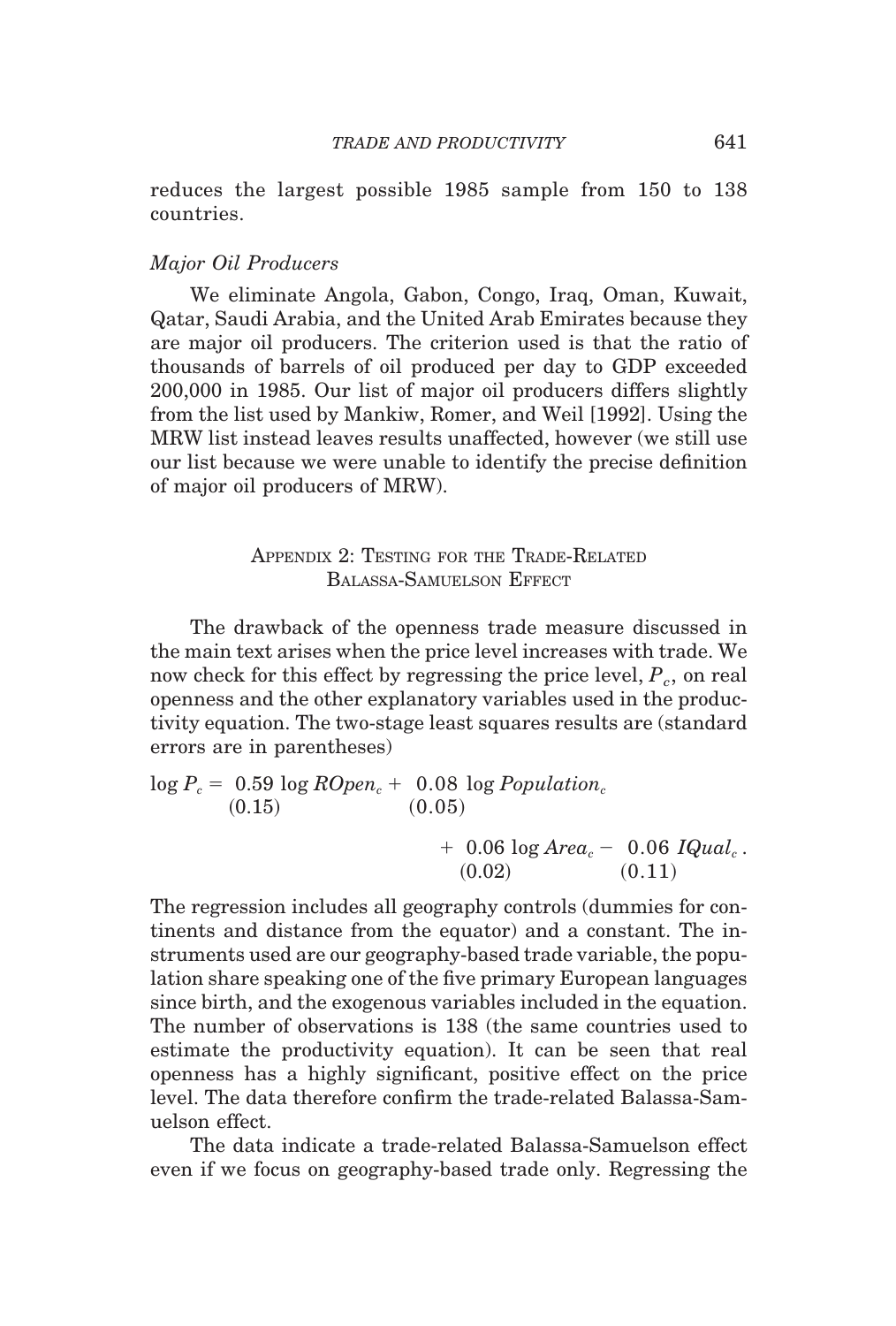price level on our geography-based trade variable and the other exogenous variables we have been considering in our empirical work using least squares yields

$$
\log P_c = 0.31 \log TFitAC_c - 0.05 \log Population_c
$$
  
(0.10)  

$$
+ 0.10 \log Area_c + 0.16 \; EuroLang_c.
$$
  

$$
(0.03) \qquad (0.13)
$$

The regression includes all geography controls as well as a constant and relies on the same 138 countries used earlier. It can be seen that geography-based trade also has a highly significant, positive effect on prices. This explains the difference in performance between openness and real openness in our productivity equation.

APPENDIX 3: LINKING TRANSPORT COSTS TO EFFICIENT SPECIALIZATION

We now introduce transport costs into the theoretical framework in the main text to show that an increase in transport costs lowers the efficient level of specialization. To do so, we assume an iceberg cost  $z$  of transporting tradable goods. All assumptions made in the main text are maintained. In particular, we continue to assume that the international price of all tradable goods is equal to unity, which implies that the price of imported tradable goods in terms of domestically produced, exported tradable goods is  $p = (1 + z)/(1 - z)$ .

The efficient degree of specialization maximizes the utility of consumers  $U = x = AL/q$ , where  $q = d + p(t - d) + (1 - t)g$ . The numerator is the value of production in terms of domestic tradable goods, and the denominator is the minimum cost of purchasing one unit of each good in terms of domestic tradable goods. It is immediate that countries will specialize completely if there are no transport costs. If complete specialization or complete autarchy is not efficient, the efficient level of specialization satisfies the following first-order condition:

$$
x(p-1)=-A'l_T,
$$

where the left-hand side is the *marginal* cost of specialization and the right-hand-side is the marginal benefit of specializa*tion*, both in terms of domestic tradable goods  $(l<sub>r</sub>$  is the amount of labor employed in tradable goods production and  $A' = \partial A / \partial d$ ;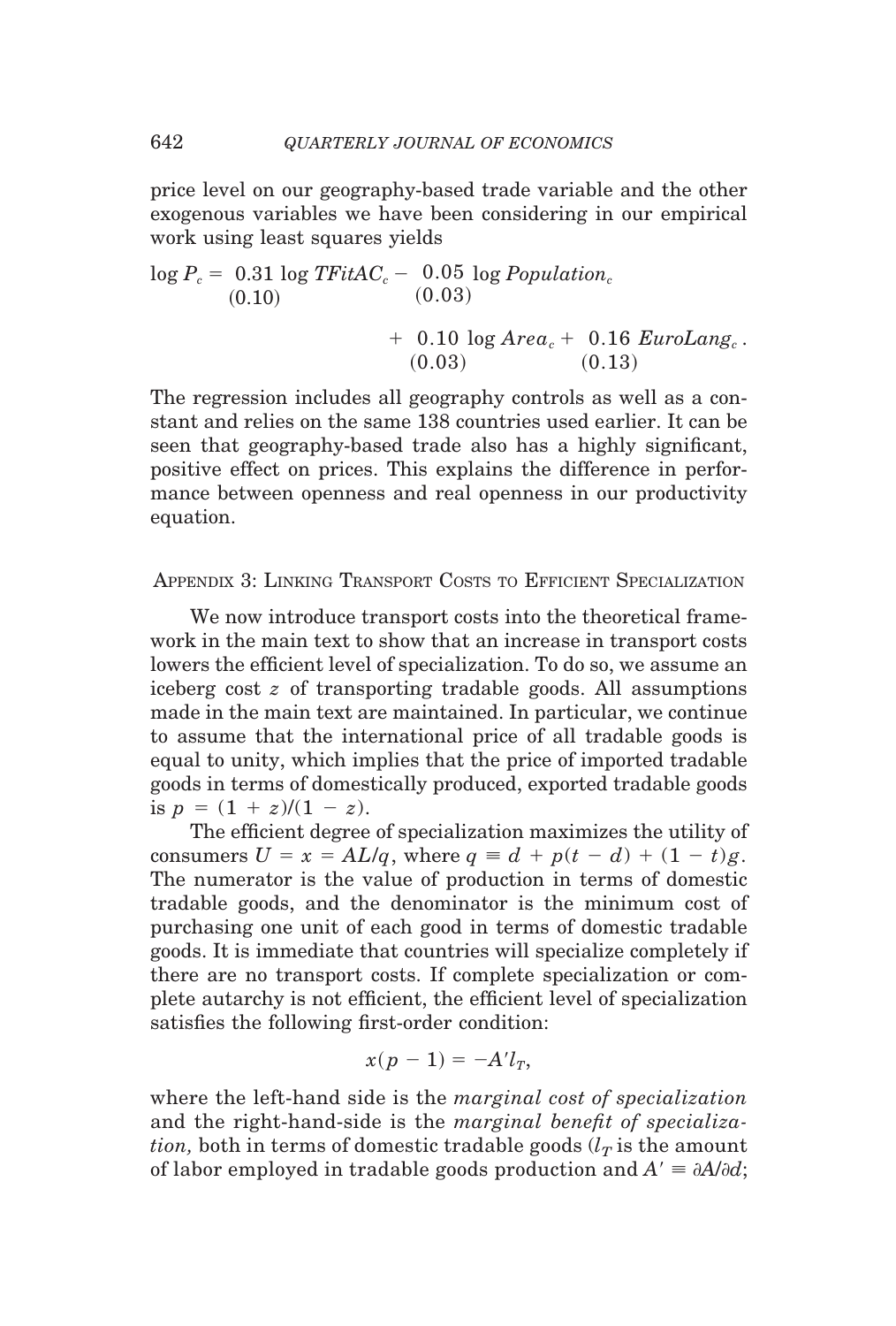the assumption that specialization increases productive efficiency in tradable goods implies  $A' < 0$ ). The MC arises because transport costs drive a wedge  $p - 1$  between the price of imported tradable goods and the price of domestic tradable goods. Hence, the cost of consuming  $x$  units of a tradable good increases by  $x(p-1)$  in terms of domestic tradable goods if this good has to be imported. The MB arises because specialization implies that the tradable goods sector is more productive. Notice that the marginal effect of specialization on the MC is equal to zero when evaluated at points where utility reaches a local optimum  $(\partial x/\partial d = 0)$ . Moreover, the marginal effect of specialization on the MB is  $A'' l_T$  when evaluated at points where utility reaches a local optimum (as  $l_T = L - l_{NT} = L$  $x(1 - t)/B$ ). This yields that, under the concavity assumption  $A'' < 0$ , the MB of specialization cuts the MC from above at local optima, which implies that all local optima are local maxima. Hence, the FOC above defines a unique interior maximum. To see that an exogenous increase in transport costs raises the MC of specialization above the MB at an interior maximum, notice that an increase in specialization strictly raises utility if and only if  $MB - MC > 0$ , or making use of the definition of x and  $q, (A - A'd) - p(A + A'(t - d)) > 0$ . The marginal effect of an increase in p on MB – MC is therefore of the same sign as  $-A$  –  $A'(t - d)$ , which is of the same sign as  $-A + A'd < 0$  at an interior maximum. Hence an increase in transport costs decreases the efficient degree of specialization in countries that are neither completely specialized nor completely nonspecialized (unsurprisingly, the effect of transport costs on specialization is zero in such countries).

In the case where  $A = \alpha - \beta d^2$  with  $\alpha \ge \beta t^2 > 0$ , it is possible to solve for the efficient degree of specialization, as well as productivity and (real) openness, as a function of transport costs. If transport costs are high in the sense that  $\lambda \geq t^2/(t^2 +$  $\alpha/2\beta$ ), where  $\lambda = (p - 1)/p$ , the country will be completely nonspecialized (and hence not trade at all). If transport costs are strictly positive but not too high in the sense that  $\lambda < t^2/(t^2 +$  $\alpha/2\beta$ ), the efficient degree of specialization will be  $d^* = t/\lambda$  –  $\sqrt{(t/\lambda)^2 - \alpha/\beta}$ . And if transport costs are zero, the country will be completely specialized. Figure III illustrates the relationship between (real) openness, specialization, and transport costs in this example.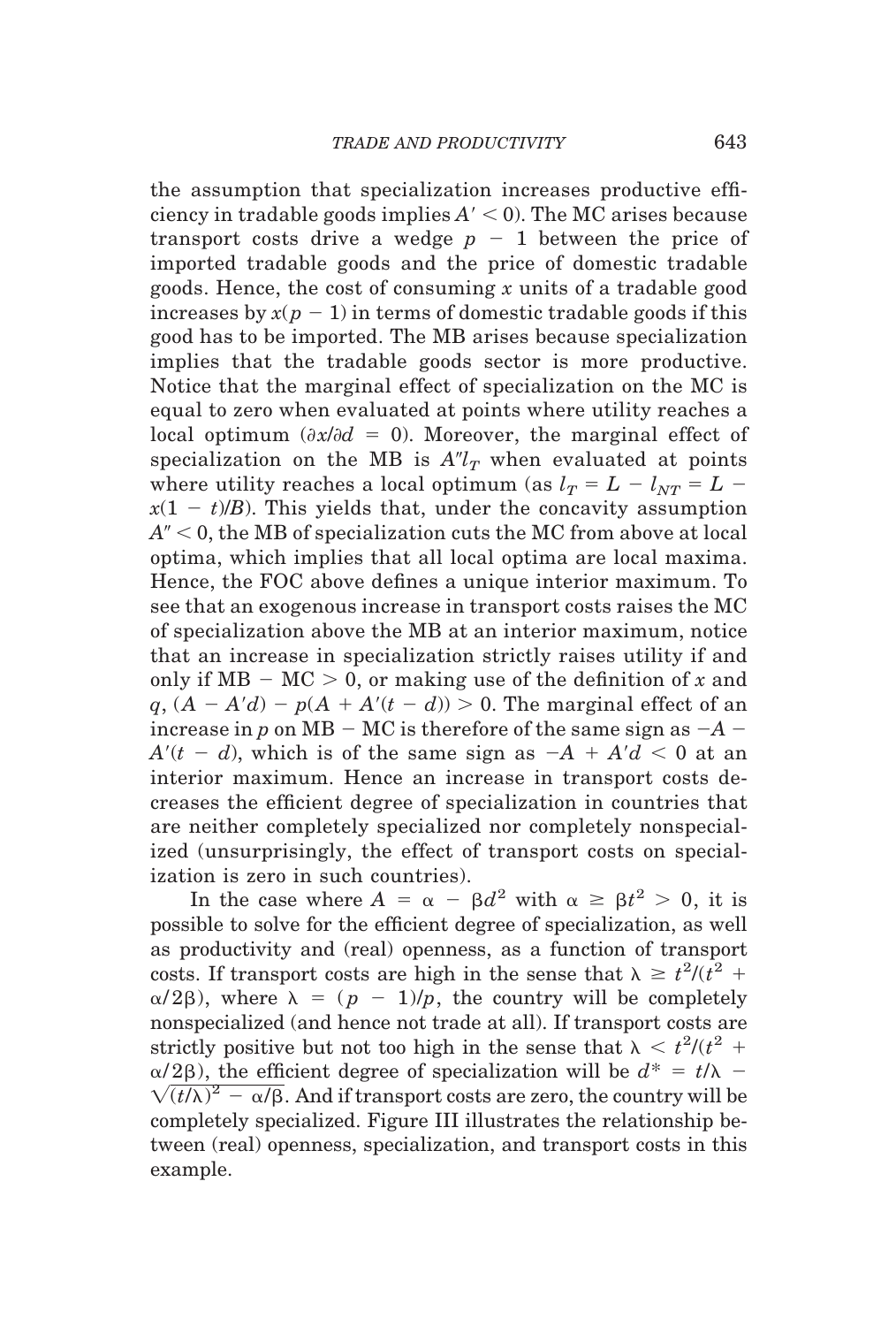

**FIGURE III** 

The first graph corresponds to a weak trade-related Balassa-Samuelson effect. In this case, openness and real openness are positively correlated with specialization (and hence productivity). The second graph corresponds to a strong traderelated Balassa-Samuelson effect. In this case, openness is nonmonotonic in specialization, while real openness continues to be positively correlated with specialization.

# APPENDIX 4: THE EXAMPLE OF RODRIK, SUBRAMANIAN, AND TREBBI [2002]

Rodrik, Subramanian, and Trebbi [2002] construct an example where openness is independent of the variable driving trade. Following their analysis, consider a multicountry trade model where countries  $i$  are endowed with  $N_i$  units of the same nontradable good and  $T_i$  units of some tradable good. Assume that the international price of all tradable goods is fixed at unity. Suppose that each country exports almost all of its tradable goods in exchange for foreign tradable goods (because each country has symmetric preferences across a very large set of tradable goods and all but one of these goods must be purchased abroad). Hence trade is driven by the amount of tradable goods a country is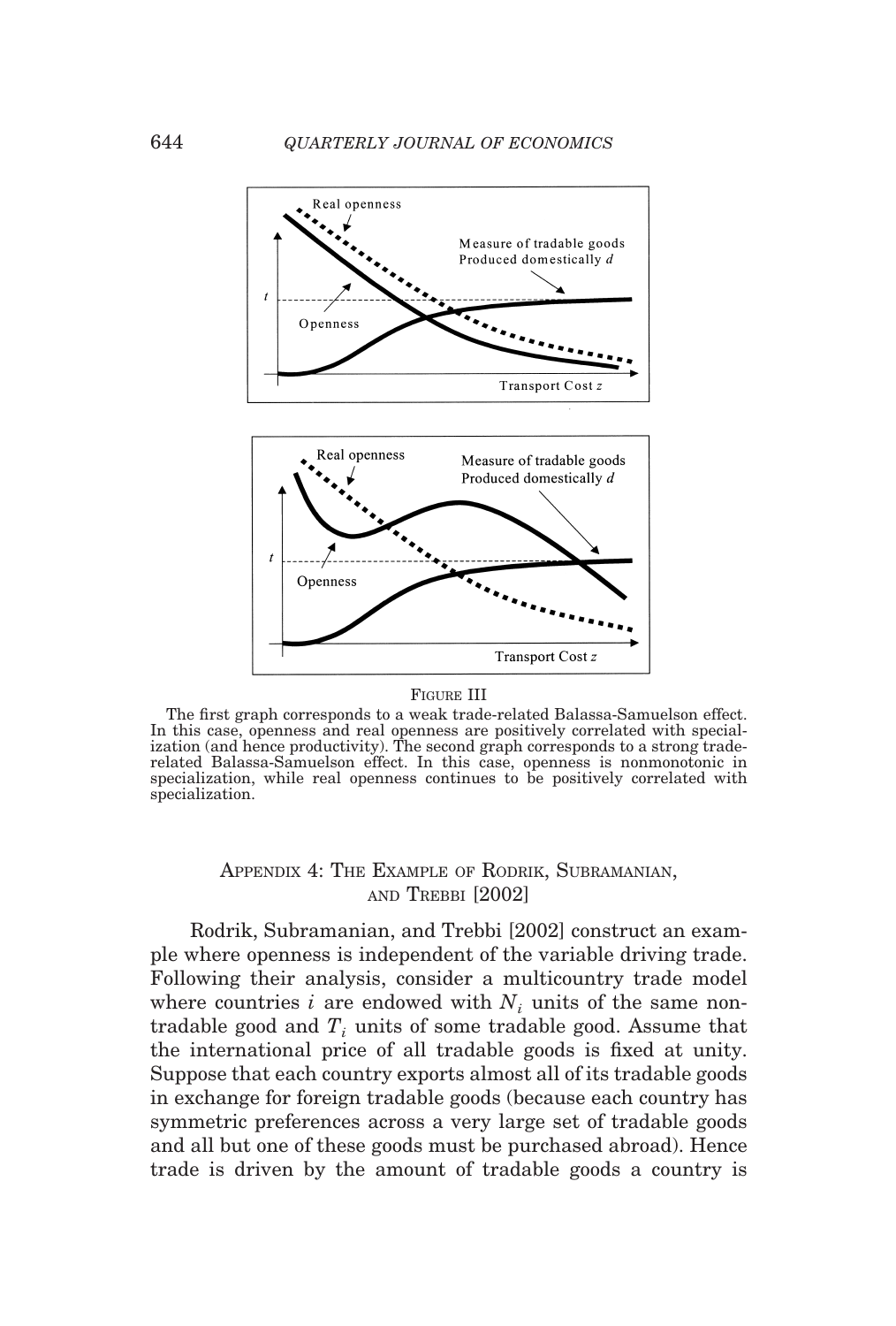endowed with and the value of exports in country  $i$  is exactly equal to the value of its tradable good endowment  $T_i$ . Openness is equal to  $2T_i/(T_i + p_i N_i)$  in a balanced trade equilibrium, where  $p_i$  is the relative price of the nontradable good in country i. Now assume that preferences for tradable versus nontradable goods are Cobb-Douglas, so that the nontradable good and all tradable goods combined have a fixed budget share. In this case, openness is equal to  $2\alpha$ , where  $\alpha$  is the budget share of tradable goods. Hence, countries with very different amounts of traded and nontraded goods will have the same openness as long as they have the same preferences. This is because an increase in the amount of tradable goods a country is endowed with raises exports but also the demand of nontradable goods and therefore nontradable goods prices. And when preferences are Cobb-Douglas, the increase in trade is exactly offset by higher nontradable goods prices. The fact that openness does not depend on the amount of traded goods in this example makes it a counterintuitive measure of trade. It also makes openness inappropriate for cross-country empirical work trying to determine how quantities traded affect productivity.

Real openness differs from openness in that nontradable goods in different countries are valued using the price in the benchmark country. As a result, countries with a higher ratio of traded to nontraded goods have higher values of real openness, making real openness a more intuitive measure of trade than openness. Using real openness, it is therefore possible to estimate the effect of quantities traded on productivity, if any, although this requires using an instrumental-variables approach to eliminate reverse causality.

**UNIVERSIDAD DE MURCIA UNIVERSITAT POMPEU FABRA** 

#### **REFERENCES**

- Acemoglu, Daron, Simon Johnson, and James A. Robinson, "The Colonial Origins of Comparative Development: An Empirical Investigation," American Eco-
- nomic Review, XCI (2001), 1369–1401.<br>Ades, Alberto, and Edward L. Glaeser, "Evidence on Growth, Increasing Returns,<br>and the Extent of the Market," *Quarterly Journal of Economics*, CXIV (1999), 1025-1045.
- Alcalá, Francisco, and Antonio Ciccone, "Trade and Productivity," CEPR Discussion Paper No. 3095, London,  $2001$ .

Alesina, Alberto, Enrico Spolaore, Romain Wacziarg, "Economic Integration and Political Disintegration," American Economic Review, XC (2000), 1276–1296.<br>Barro, Robert, and Jong-Wha Lee, "International Data on Educational Attain-